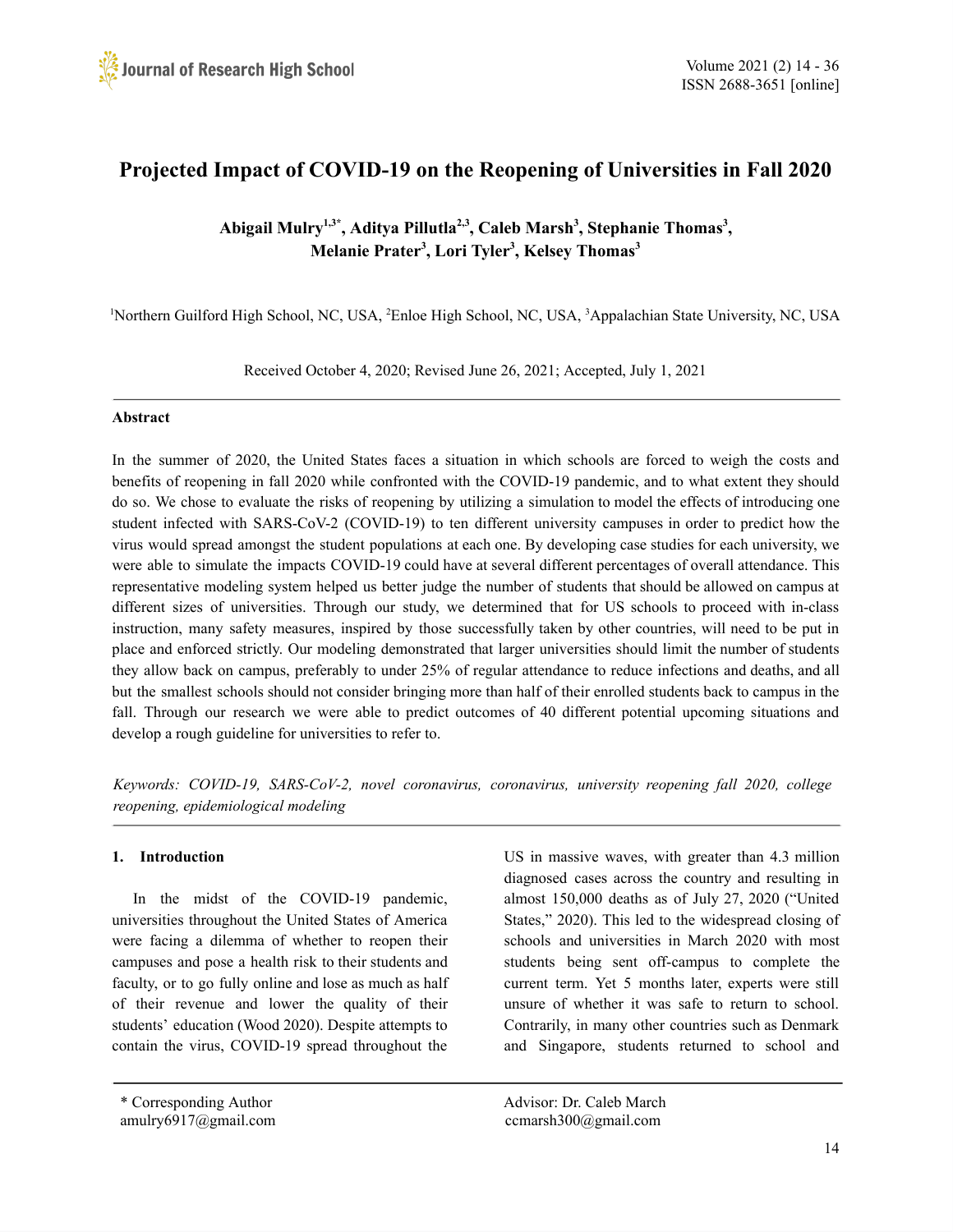followed strict safety guidelines enforced by the government in order to stay healthy and limit the spread of the SARS-CoV-2 virus (henceforth referred to as COVID-19) (Melnick & Darling-Hammond, 2020). In France, primary schools reopened as early as May 11 with mild success. This reopening ultimately led to some social divide between the upper class that decided to return to school and the lower class that largely stayed at home for various reasons (Williamson, 2020). In Taiwan, universities never fully closed, but thorough guidelines to contain the virus were strictly enforced by various task force teams at universities, and with much success, resulting in only 7 confirmed cases in 6 Taiwanese universities as of June 18, 2020 (Cheng et al., 2020). However, these countries' successes in reopening schools and universities largely had to do with their containment of the virus early on in the year (Cheng et al., 2020; Domenico et al., 2020). The same policies would not be as effective in the US, where there were more than 4.3 million COVID-19 cases as of July 27, 2020, with more than 60,000 new cases per day as of July 29, 2020 ("United States, " 2020). Therefore, it was important to examine the potential spreading scenarios if universities were to allow students to return to campus, in order to weigh the risks and benefits of reopening schools and universities in-person during the fall term. Looking at the methods other countries have used to contain COVID-19, and by analyzing data published by colleges, the purpose of our research was to simulate and model the behavior of COVID-19, if universities were to reopen at full, 75%, 50% or 25% capacity. Therefore, we put forth the question "by using data released by organizations and universities about COVID-19 cases and student population numbers through July 21, 2020, how was COVID-19 expected to impact American schools' reopening in Fall 2020?"

In order to learn as much as possible about the effects of COVID-19 and reopening, we first had to do background research on the virus, and then look to studies performed in other countries in order to determine how reopening could look in the US. To find the relevant literature available, we searched Google Scholar and other scholarly search tools using keywords such as "COVID-19" , "school reopening" ,

"university plans", "Fall 2020", etc. We were able to come across valuable information that helped us understand better the impacts of COVID-19 on the public health of society as a whole, and learn more about the disease, how it spread, etc.

COVID-19 (coronavirus disease 2019) is a vascular illness caused by SARS-CoV-2 that most commonly affects the respiratory system of the body. It is spread through respiratory droplets, close person-to-person contact, and infected surfaces. Worldwide, there were over 15 million cases, with more than 600,000 deaths and more than 100,000 new cases per day as of July 24, 2020 (Centers for Disease Control and Prevention [CDC], 2020). According to the CDC (2020),

The coronavirus disease 2019 (COVID-19) pandemic may be stressful for people. Fear and anxiety about a new disease and what could happen can be overwhelming and cause strong emotions in adults and children. Public health actions, such as social distancing, can make people feel isolated and lonely and can increase stress and anxiety.

It is clear that COVID-19 has taken a toll on the mental health of Americans in addition to the adverse economic and physiological effects, and this may be part of the reason why many universities are pushing to reopen in fall 2020.

#### 1.1 Education

Based on a review of the literature available at the time and based on other countries that have reopened schools, it seems clear that if universities are to be opened, strict safety guidelines need to be followed so as to spread COVID-19 as little as possible (Wood, 2020; Sheikh et al., 2020; Cheng et al., 2020). However, other countries have all handled the COVID-19 pandemic differently than the United States has, and this has led to differences in the way schools have been and should be reopened in each country.

### *France*

A study performed in the area of Île-de-France looked at the different scenarios in which schools would reopen in the region, and performed statistical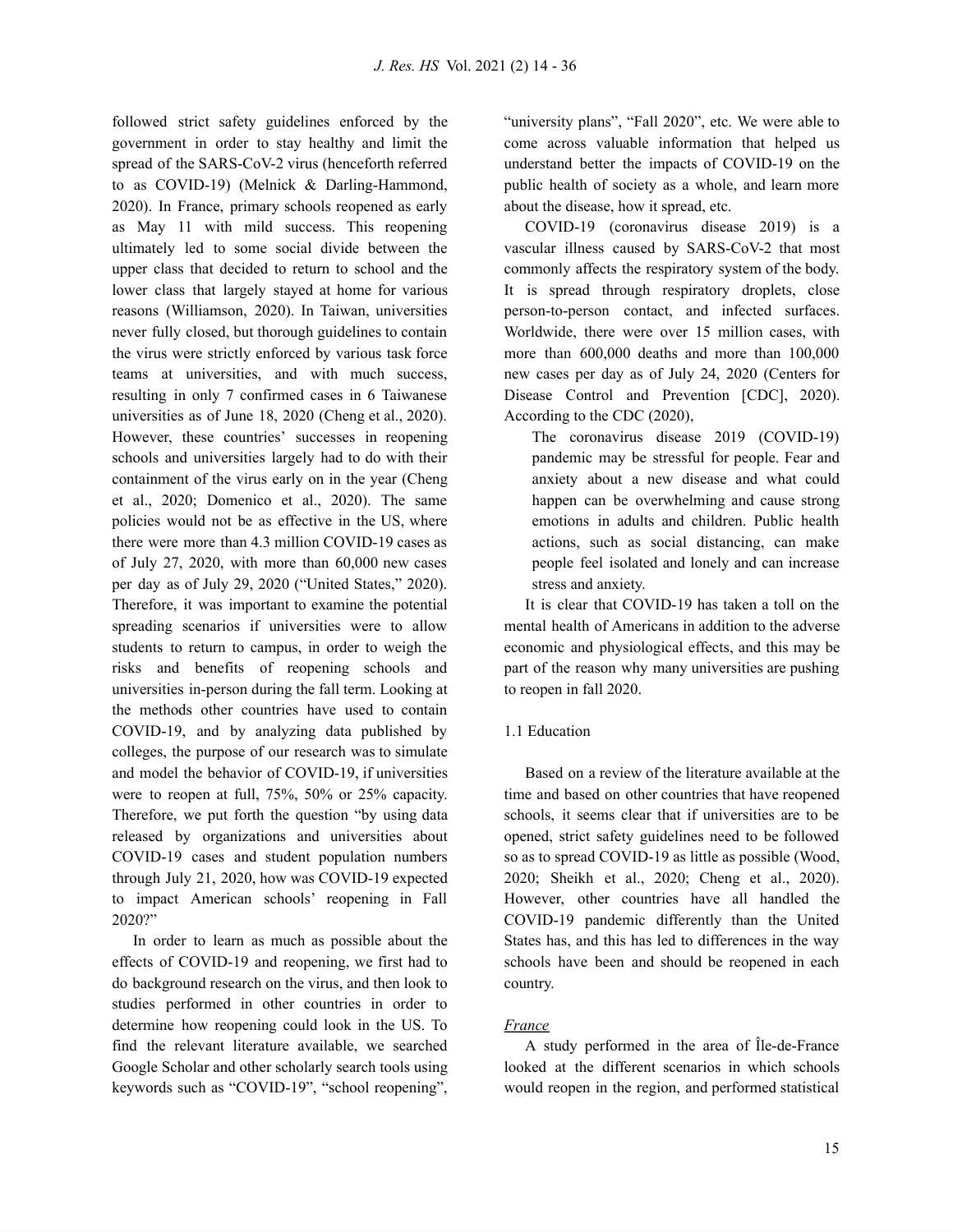tests to determine when and which methods should be used in the reopening of preschools to K-12 schools (Domenico et al., 2020). The researchers found that,

Reopening schools after lifting lockdown will likely lead to an increase in the number of COVID-19 cases in the following 2 months, even with lower transmissibility of children, yet protocols exist that would allow maintaining the epidemic under control without saturating the healthcare system (Dominica et al., 2020).

They also found that reopening preschools and primary schools alone would not overwhelm the healthcare system if opened on May 11. However, even with all necessary safety protocols, reopening middle and high schools would overload the healthcare system and rapidly increase the spread of COVID-19. The authors recommend against reopening middle and high schools at full capacity (Domenico et al., 2020). Many colleges in the US, with young adult/adolescent age students, were planning on reopening at full capacity, which is exactly what the study recommends against, even though it was written at a time when there were only about 56,000 active cases in all of France (around 139,000 total cases), specifically when the country was in lockdown and shortly after researchers had thought new cases had "peaked" . In addition, the US is a larger area with a larger population with many more cases of COVID-19 than Île-de-France, with comparatively less people inclined to wear masks and social distance. COVID-19 is spreading quicker than ever in the US currently, and the advice intended for a smaller region with a smaller population would not be fully applicable to the US; reopening colleges at full capacity would most likely have a larger impact on the spread of COVID-19 in the US than in France. However, healthcare systems and schools are both structured differently in the US than in France, so this also could have an impact on the spread of COVID-19.

#### *Taiwan*

Another study examined how Taiwan, an island nation southeast of China that currently has fewer than 15 COVID-19 cases, handled the virus in the university setting (Cheng et al., 2020). Taiwan

maintained strict safety regulations from the very beginning of the epidemic, and universities never fully closed or went into lockdown, as they did in the US;

The guidelines delineated creation of a task force at each university; school-based risk screening based on travel history, occupation, contacts, and clusters; measures on self-management of health and quarantine; general hygiene measures (including wearing masks indoors); principles on ventilation and sanitization; regulations on school assemblies; a process for reporting suspected cases; and policies on school closing and make-up classes (Cheng et al., 2020).

In addition, if even one student on campus tested positive for COVID-19, class would be suspended, and if two or more students/faculty tested positive, the university would be closed for 14 days. These stringent safety guidelines are what kept the number of COVID-19 cases in Taiwan low, and helped the country make a quick economic recovery. However, the same advice on reopening universities could have different effects if implemented in the US, as cases in the country have been rising at a rate greater than ever before, greater than Taiwan had ever experienced. Nonetheless, it's important to closely examine what Taiwan has done to keep the country safe.

#### 1.2 Distance Learning

A literature review on reopening schools after the COVID-19 lockdown examined the different methods that various countries have employed. Sheikh and his colleagues (2020) found that one of the best methods is one that has recently been used by Denmark- outdoor classrooms in which students wear masks and stay at least a 2 meters radius away from their peers. This method requires a lot of quiet outdoor space with minimal distractions and air pollution, which some schools may not have available to them in the US (especially in dense urban areas). Online learning was another one of the methods that was found to have worked the best (Sheikh et al., 2020). However, if universities in the US went all online, universities would lose a lot of money that's crucial to paying their faculty/staff,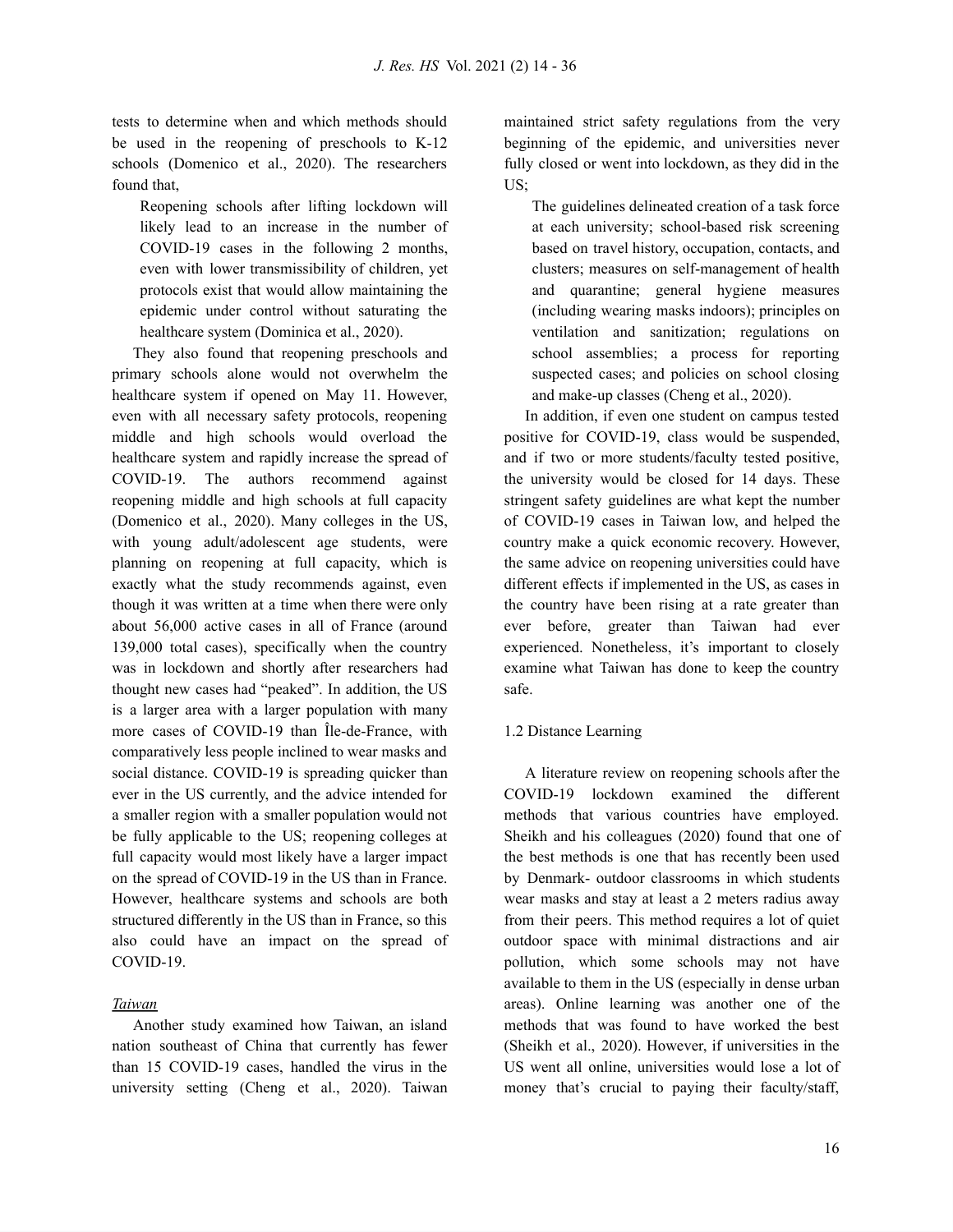maintaining the campus, funding research and scholarships, etc. In addition, many students may prefer in-person classes to online classes for various reasons including peer motivation and escape from home environments that may be abusive or unsafe. Online classes are less effective at educating than in person classes have shown to be, and would likely result in a decrease in both overall learning and academic integrity (Protopsaltis & Baum, p. 1-3, 2019). On the other hand, if universities used Denmark's strategy, they would need more space to do so, and both the universities in urban centers with limited land space and large universities with many students would find this a challenge.

Wood (2020) stated that going fully online for fall semester means universities would lose half their revenue, meaning they're likely to go bankrupt. Most schools are employing safety policies similar to Taiwan and South Korea on their campuses, but students are unlikely to strictly adhere to rules, meaning that universities could result in COVID-19 spreading at rates even faster than ever before.

#### 1.3 Reopening in the US

Another author compiles the reopening plans of more than 1000 US universities and finds that about half of the universities are planning return to campus in the fall fully in-person, 35% are planning to use a hybrid model that combines virtual and in-person classes, 12% are planning for online, and 3.5% have not yet chosen a confirmed method of reopening (Figure 1). With half of universities inviting all students back to campus and with all in-person classes, they pose a major health concern to their students (Chronicle Staff, 2020). It is critical that the safety of the students is prioritized in all cases, and the universities must not only implement maximum safety and cleanliness requirements, but also understand the risks of following through with such plans.

#### *England*

A third analysis of the COVID-19 school reopening crisis analyzes various teachers' responses to a survey on England's school reopening strategy (See et al., 2020). See and colleagues found that the majority of teachers in England had a high distrust of the government when it came to delegating the safety of returning to school. They had particularly negative responses in regards to their sense of safety upon a potential return to school June 1st, with most considering the situation to be much too dangerous. Most teachers felt unsafe and that the policies individual schools would put into place would not be nearly enough to create a safe environment for both students and teachers (See et al., 2020).



Figure 1. US University reopening plans ("The coronavirus" , 2020). Pie chart describing the range of universities planning to open "in-person" , "hybrid" (some in-person classes, some online classes), completely "online" , and those "waiting to decide" , or "in consideration"

#### **2. Methods**

As it became clear that guidelines needed to be established for universities to consider how they should reopen in the fall, we realized it was necessary for us to fill the void in research by answering the question of "by using data released by organizations and universities about COVID-19 cases and student population numbers, respectively, through July 21, 2020, along with data from other countries who have returned to school, how was the coronavirus expected to impact American schools' reopening in fall 2020?" To do this, we gathered information from various sources which considered how other countries had managed a safe return to in-person educational practices. We understood that in order to make any predictions or to give universities valid claims to analyze and guide them, we would need to use a modeling system, where variables for each university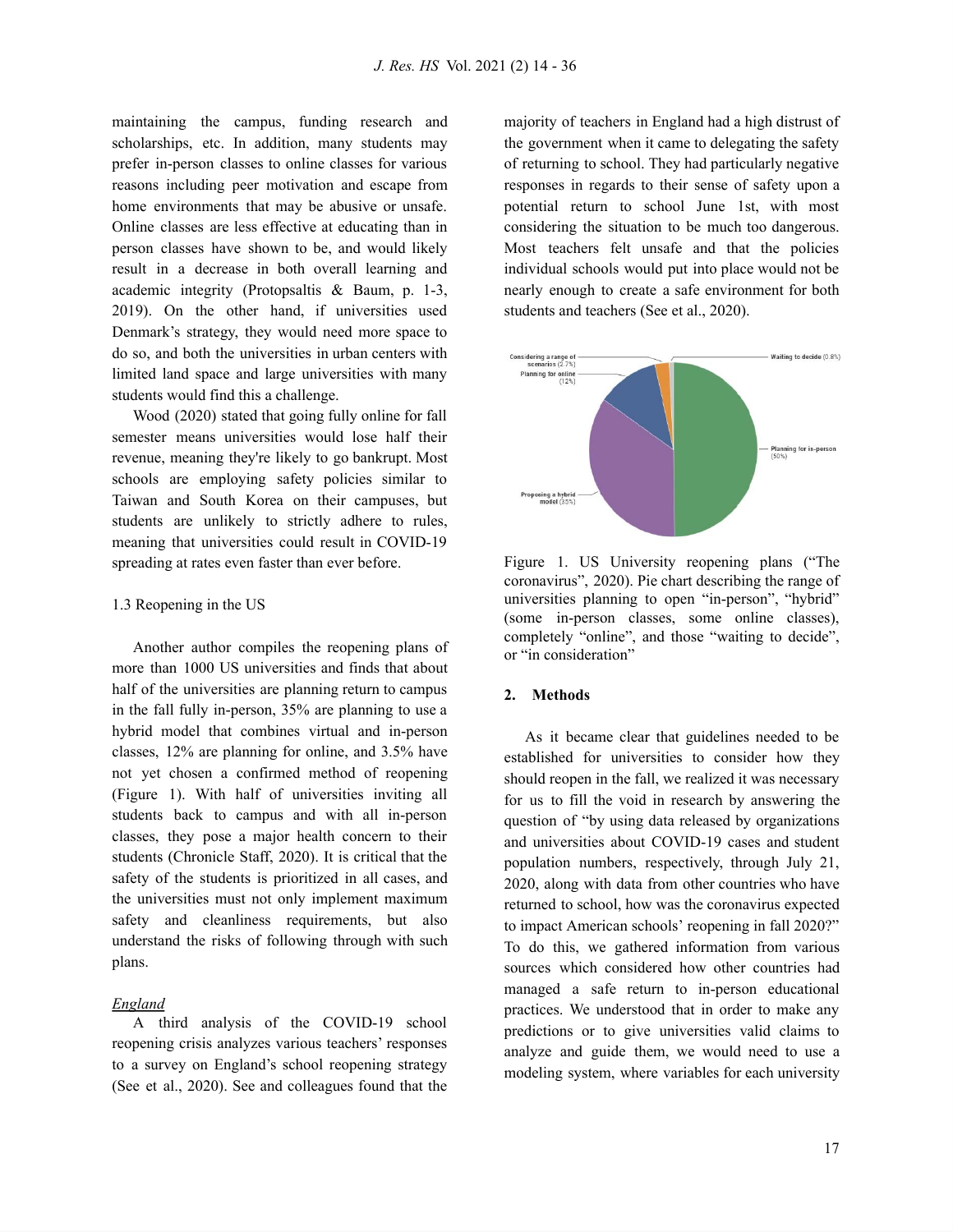were calculated and set in order to give a realistic depiction of several case scenarios of what could happen in the fall. Given that the United States is much larger and suffered a much greater spread of COVID-19 than many countries who had returned to school thus far, it was widely understood that exactly the same practices would not be enough to contain the spread of the virus in universities. In order to test if this was true, and to show to what extent of danger universities faced, we chose to use a graphing simulator that would illustrate how many cases, deaths, and immunities would result from 40 different situations among 10 different sized universities. We hypothesized that as the number of students colleges allow on campus increases, the number of semester COVID-19 cases would increase exponentially.

In performing this study, we collected data from ten colleges across the United States (Harvard University, University of Southern California,Texas A&M University, University of Central Florida, Carnegie Mellon University, Brigham Young University, Johns Hopkins University, Tulane University, University of Alaska Southeast, and Purdue University) to perform an individual case study of each school. In making our model, we made sure to include an assortment of school sizes and locations so as to accurately represent universities in different settings. The entire student population of each school was calculated using current university data posted on their respective websites (as of July 21, 2020), other than Carnegie Mellon, who has not released current enrollment, hence we used 2019 enrollment numbers, and Purdue University, who has only released 2018 enrollment numbers. The number of students that would be permitted on campus at 25, 50, and 75 percent capacities were modeled using the original documented total population of students on campus (undergraduate and graduate), multiplied by the designated factor, and rounded down to the nearest person. Some of the data published on the websites of each college may not have been updated as of July 21, 2020, and the numbers we utilized in our modeling and analysis may have been enrollment records from 2019 or previous years if not noted online that they were current numbers. In addition, the use of modeling with both undergraduate students and graduate students harbors some error due to the

unlikelihood of graduate students spending similar amounts of time on college campuses as undergraduate students would.

The first variable that the simulator we used made use of was an initial population. We modeled situations in which 100%, 75%, 50%, or 25% of the enrolled undergraduate and graduate students were to be on campus with all classes being in-person in the fall (Table 1). We understand that many of these campuses, such as Harvard University, University of Southern California, and Texas A&M University to name a few, are offering all classes in an entirely online curriculum for students who wish not to risk exposure while taking classes on campus and classrooms. Six out of the ten universities we studied are adopting a hybrid model that combines online learning with in-person classes for fall 2020 as of July 28, 2020. Most universities have all virtual learning as an option for students that do not want to go on campus. The simulation we performed is solely based on specific set variables and is only modeling hypothetical situations that may occur at different schools if very specific guidelines are met. Despite this, through our study we would be able to produce viable estimates of how the disease could spread among different sizes of populations in an enclosed space with only one patient zero in each case. Using this, universities could begin to understand the effects of introducing not just one, but possibly more students back on campus who were infected with the novel coronavirus, and evaluate to what extent the risk is worthwhile.

### **3.** *Instrumentation and Data Analysis*

In order to model our hypothetical situations, we used an online pandemic modeling simulator titled "Disease Epidemic Model" which utilized many different factors to create a model (Shodor, 2020). In our simulation, it is important to note that none of the included modeled universities took staff members into account (Figure 2). The simulations only model hypothetical situations for students. University staff is likely at the highest risk of contracting COVID-19, as members of older age groups and weakened immune systems have a much higher contraction, hospitalization, and mortality rate than the general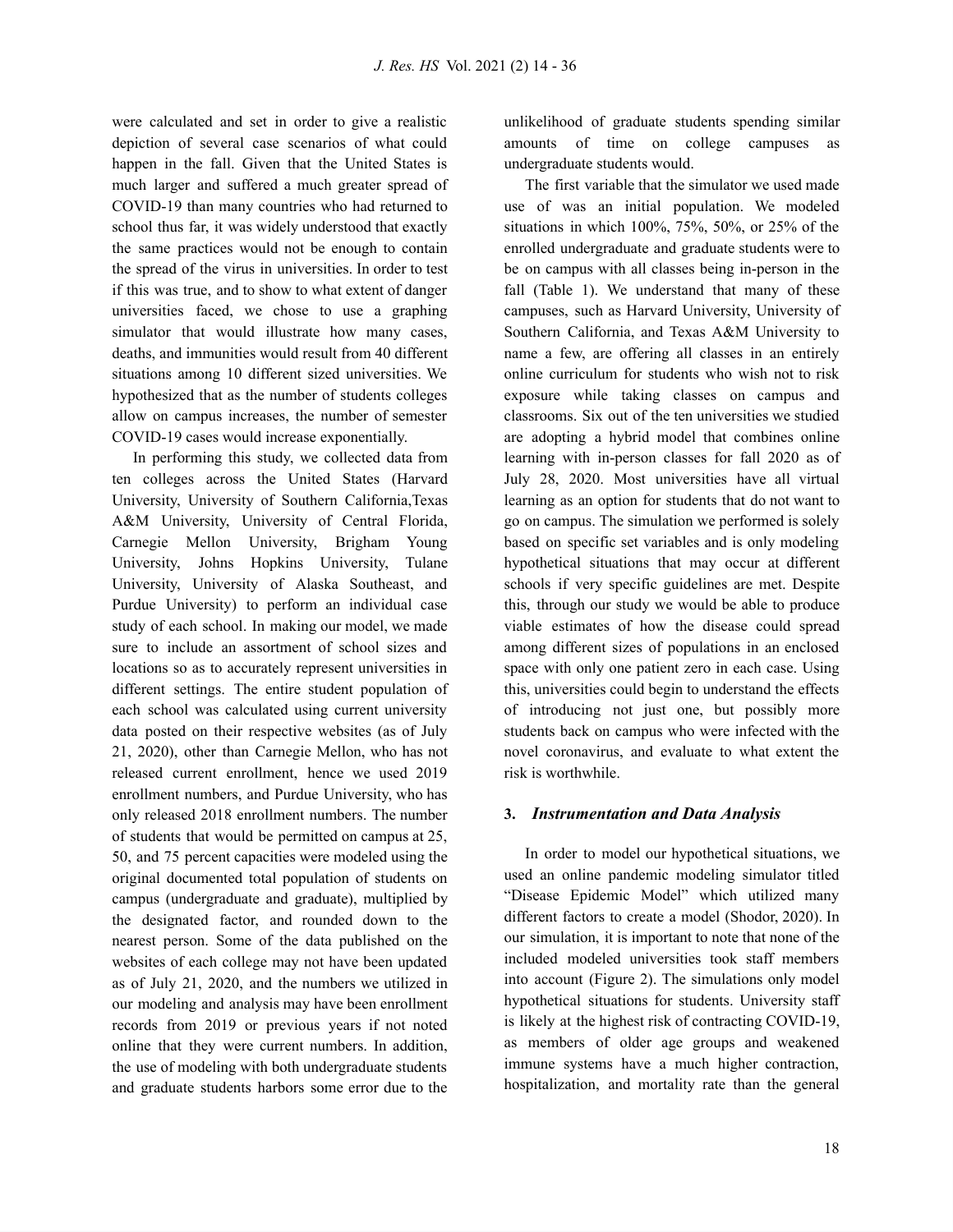population of college-aged students.

Table 1. University Student Populations at Different Capacities; Initial populations of enrolled undergraduate and graduate students at 100%, 75%, 50%, and 25% attendance, and number of doctors assigned to each university (Association of American Medical Colleges [AAMC], 2020; Harvard, 2020; University of Southern California [USC], 2020; Texas A&M University, 2020; University of Central Florida [UCF], 2020; Brigham Young University [BYU], 2020; Johns Hopkins University, 2020; Carnegie Mellon University, 2020; University of Alaska Southeast, 2020; Purdue University, 2020; Tulane University, 2020)

| University                        | $100\%$ | 75%    | 50%    | <b>25%</b> | Doctors |
|-----------------------------------|---------|--------|--------|------------|---------|
| Harvard University                | 36,012  | 27,009 | 18,006 | 9,003      | 81      |
| University of Southern California | 48,500  | 36,375 | 24,250 | 12,125     | 67      |
| Texas A&M University              | 69,465  | 52,098 | 35,732 | 17,366     | 78      |
| University of Central Florida     | 69,525  | 52,143 | 34,762 | 17,381     | 92      |
| Carnegie Mellon University        | 14,799  | 11,099 | 7,399  | 3,699      | 23      |
| Brigham Young University          | 33,511  | 25,133 | 16,755 | 8,377      | 36      |
| Johns Hopkins University          | 23,917  | 17,937 | 11,958 | 5,979      | 46      |
| Tulane University                 | 12,646  | 9,484  | 6,323  | 3,161      | 16      |
| University of Alaska Southeast    | 2,561   | 1,920  | 1,280  | 640        | 3       |
| Purdue University                 | 43,411  | 32,558 | 21,705 | 10,852     | 50      |

Another variable we accounted for in the simulation was the number of doctors that treat COVID-19 at every university campus, respectively. To do this, we used data from the Association of American Medical Colleges (AAMC) as to how many clinical physicians corresponded to every 100,000 people in each state (AAMC, 2019). We then used that number to estimate how many doctors corresponded to the population of college students on the specific campus we studied. We divided that number in half, as we estimated only about 50% of doctors would be treating the novel coronavirus if they had no other choice. Physicians such as optometrists, dermatologists, surgeons, and many other specialties, would not be treating COVID-19 patients, but it impossible to know exactly how many physicians in the United States are capable and willing to treat those ill with COVID-19, so we made an estimate that we simply held constant in each scenario for calculation purposes. These numbers aimed to provide a similar representative basis for each university, and may or may not be accurate or representative of each university. In addition, the model assumed that doctors cannot get sick. This is not the case; doctors fall ill from COVID-19 very frequently, due to exposure to the virus for long periods of time when treating patients. It is unlikely that all of the doctors would remain healthy in any scenario, but because the doctors were not considered to be part of the initial student population, if they had fallen ill, it would not have impacted our results in relation to each individual university. We thought it simply important to emphasize that this model does not perfectly adjust to realistic situations.

Additionally, the simulation we utilized had the ability to section off parts of our hypothetical campuses to limit travel to certain degrees. We chose not to include any barriers because we did not want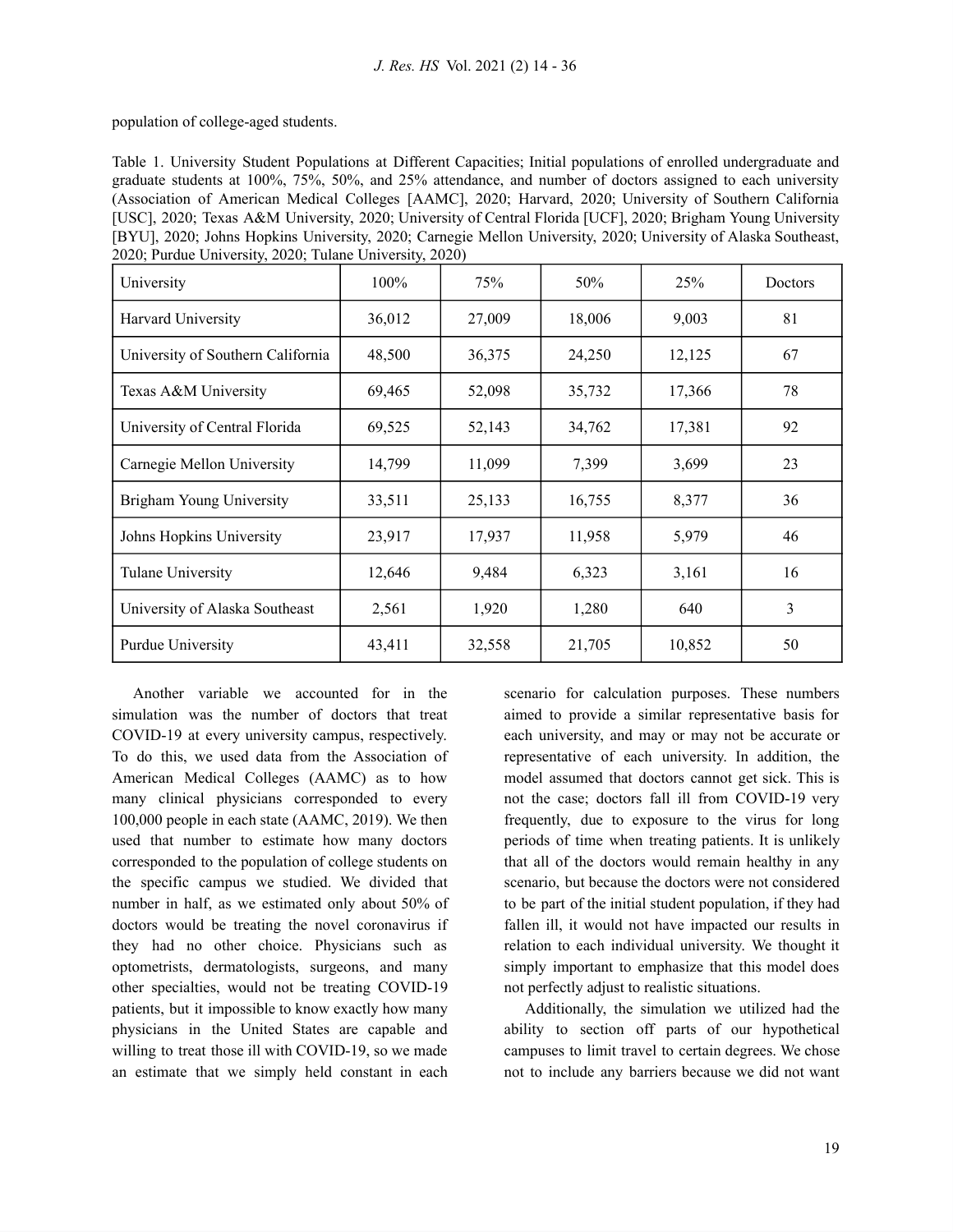to create unknown variables. This is because students do not have the same probability of interacting with any other given person on campus at any given time (due to major and minor classes structure, living situation, friend groups, and many other variables), and it is impossible to know how many of these situations exist in one college campus. Hence, the simulation models the situation in which any one person has an equal chance of communicating or interacting with any other student on campus at a given time. This may change the risk of contraction by an unknown amount, because in this situation, the disease can spread to everyone on campus and doesn't take into account the different living situations and interactions of students at a given university in a completely closed campus.

Furthermore, within the model we accounted for a 3.7% infectiousness, as it was found that wearing masks reduces the risk of infectiousness from 17.4% to 3.7% (Dier, 2020). All universities that we studied and addressed it require all students, staff, and visitors to wear masks at all times upon return in the fall, unless the individual is alone in an office, or social distancing outside. It is not a guarantee that every student will follow these guidelines at all times, so it is likely that the infection rate will be slightly higher in reality. However, on a scale of 1-100%, we included an additional 15% of safety measures under the category of prevention and treatment, which held constant for each university. This was to account for the plans for the universities to clean high touch surfaces, some students and staff wearing additional PPE (Personal Protective Equipment), but also assuming that some students do not abide by the safety guidelines. Even though each university plans to implement different safety guidelines, it is hard to know how effective those will be at each school, so we chose to keep the prevention and treatment the same for all of them, in addition to including an infectiousness that assumes everyone wears a mask.

Additionally, we made sure not to account for a vaccine or successful medication into this model because both will likely not be readily available for COVID-19 by fall 2020. However, if such treatment is made available by this coming fall, it is likely that both cases and mortality rates would take a sharp decline.

In the "Days to Recover" variable, we implemented a 14 day average. In some situations it would take more or less than that time frame for a patient to recover, but, 14 days is the average length of recovery time for COVID-19. (Centers for Disease Control and Prevention [CDC], 2020)

Under the "fatality rate" setting, we used a rate of 0.121% (Berezow. 2020). This is the fatality rate for people in the age groups of 18-24 years old. Many graduate students fall out of that age range, and hence have an even higher mortality rate. Because ages of graduate students were unavailable for each university, we assumed the calculated death rate for the ages 18-24 would be accurate enough for our modeling purposes, but the potential death rate could be higher depending on the ages of the students at each university.

By implementing all of these variables for each university, we ran the simulation for 120 days to see how the hypothetical COVID-19 cases would spread. We found that within larger universities and with larger populations of students, the virus spread much more quickly. A university campus was simulated within the model, showing how many people were doctors in the situation (white figures), healthy (green figures), infected (red figures), or immune (blue figures). The fatalities were removed from the campus model.

For each day of the simulation, we recorded the ongoing cases during that day, the number of recovered and immune patients, and the number of ongoing deaths for each of the four capacity totals at each university. With all of that retrieved data, we created graphs and charts to illustrate the data in a different format, including 3 different graphs for each university (Appendix A). The first showed the ongoing cases, with four different lines representing cases at 100, 75, 50, and 25 percent capacity. The next showed ongoing deaths with the same four lines representing the different capacities. The last showed the ongoing immunities, also with the four representational lines.

Ten colleges were included in this case study (Table 1), including one college from each of the states with the most number of new cases per day as of July 23, 2020; Florida, Texas, and California.

It is important to recognize that this model does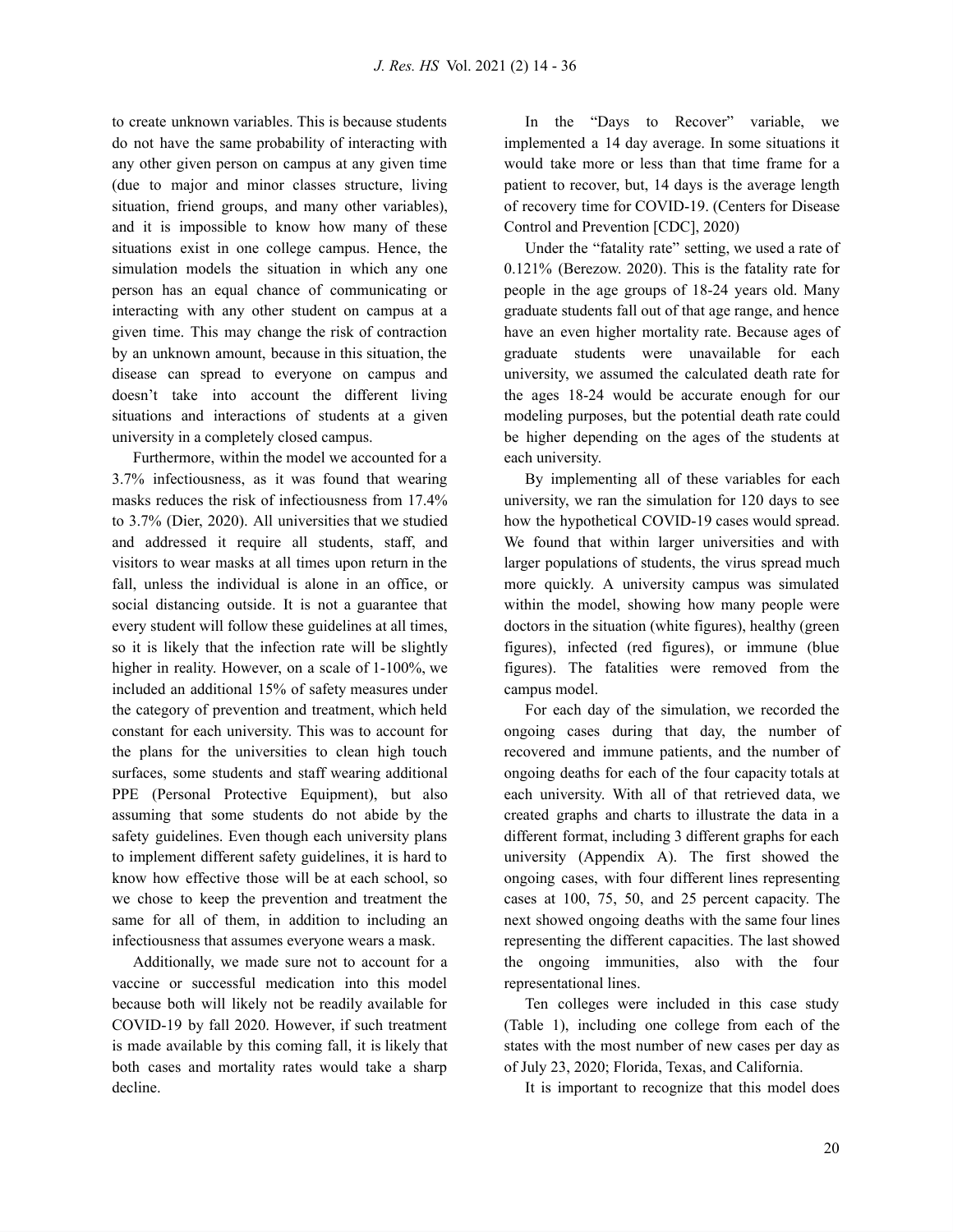not account for how quickly or how well the virus is spreading in the college's surrounding county or state. The infection rate is based solely on the global average, and not on regional averages for each university. This could result in actual numbers being different than those simulated. In addition, in many situations there is likely to be more than one student entering campus with the virus. This simulation is only intended to model the effects of if just one student with COVID-19 were to come onto campus upon reopening. The impacts of several initial infections have not been accounted for, but would almost certainly be much more serious.

In testing our research question, we used an online epidemiological simulator software to model the spread of COVID-19 throughout college campuses across the US. This simulator allowed us to enter the student population of each university (which we altered depending on the attendance rate we tested, 100%, 75%, 50%, and 25%), and the number of doctors relative to each university, which we calculated using AAMC data on the number of practicing physicians in the state each university was located in. The simulator also allowed us to input relevant constant variables that would make an impact on the spread of COVID-19, such as the limits on travel (we chose to use 0 limits on travel in our model), the overall sanitation of the university (which we kept at a constant 15/100), infectiousness (3.1%), average days to recover (14 days), and fatality rate for this age group (0.121%). After correctly setting up the simulator, we ran it 40 times (once for every one of the 10 universities tested for each of the attendance rates, see results below in the *Results* section and in Appendix A) and collected the data each time. Lastly, we created tables and graphs to analyze and visualize our data.

#### **4. Results**

We hypothesized that as the number of students colleges allow on campus increases, the number of semester COVID-19 cases will increase exponentially. To test our hypothesis, we used the "Disease Epidemic Model" by Shodor to predict the number and spread of COVID-19 cases at each university. ("Disease Epidemic Model, " 2020). In order to use the model, we had to plug in specific values that concerned the student population of each university and statistics that describes the virality, fatality, etc. of COVID-19. We ran simulations for each university, then downloaded the results from the simulator and created tables and graphs that represented the data using Google Data Studio. The first 5 days and last 5 days' predicted numbers of cases, deaths, and immunities are listed in Appendix B (Tables 3-32).

For the larger universities (University of Southern California, University of Central Florida, Texas A&M University, Purdue University, Brigham Young University, Harvard University and Johns Hopkins University to some extent), it looks as though our hypothesis was correct, as in all of our tables and graphs, an exponential curve can be seen in the number of COVID-19 cases as the percent attendance increases steadily/linearly. However, in the smaller universities (including Tulane University, University of Alaska Southeast, and Carnegie Mellon University), the exponential curve is much less accentuated, and is nonexistent in the smallest of those three, the University of Alaska Southeast. This is presumably because the model interprets these universities to be less dense in population, accounting for less interactions among students and less rise of COVID-19 cases.

Using the predicted data shown in the tables above from the simulator, the reopening of large universities at any attendance level (100%, 75%, 50%, or 25%) will likely lead to a surge in the number of COVID-19 cases that will overwhelm the healthcare system and inevitably lead to some student deaths. Looking at Harvard's predicted COVID-19 spread; if just one infected person were to come to the university, it becomes clear that at any level of attendance, there would inevitably be some deaths. In addition, our model is potentially a best case scenario, as it doesn't take into account the existing COVID-19 cases in the city, county, or state the university is located in, and it represents a situation in which only one student comes to campus infected. In reality, it is likely that more than one case 0 is to be expected on return to each campus, particularly on the campuses of the larger universities. As for smaller universities, such as the University of Alaska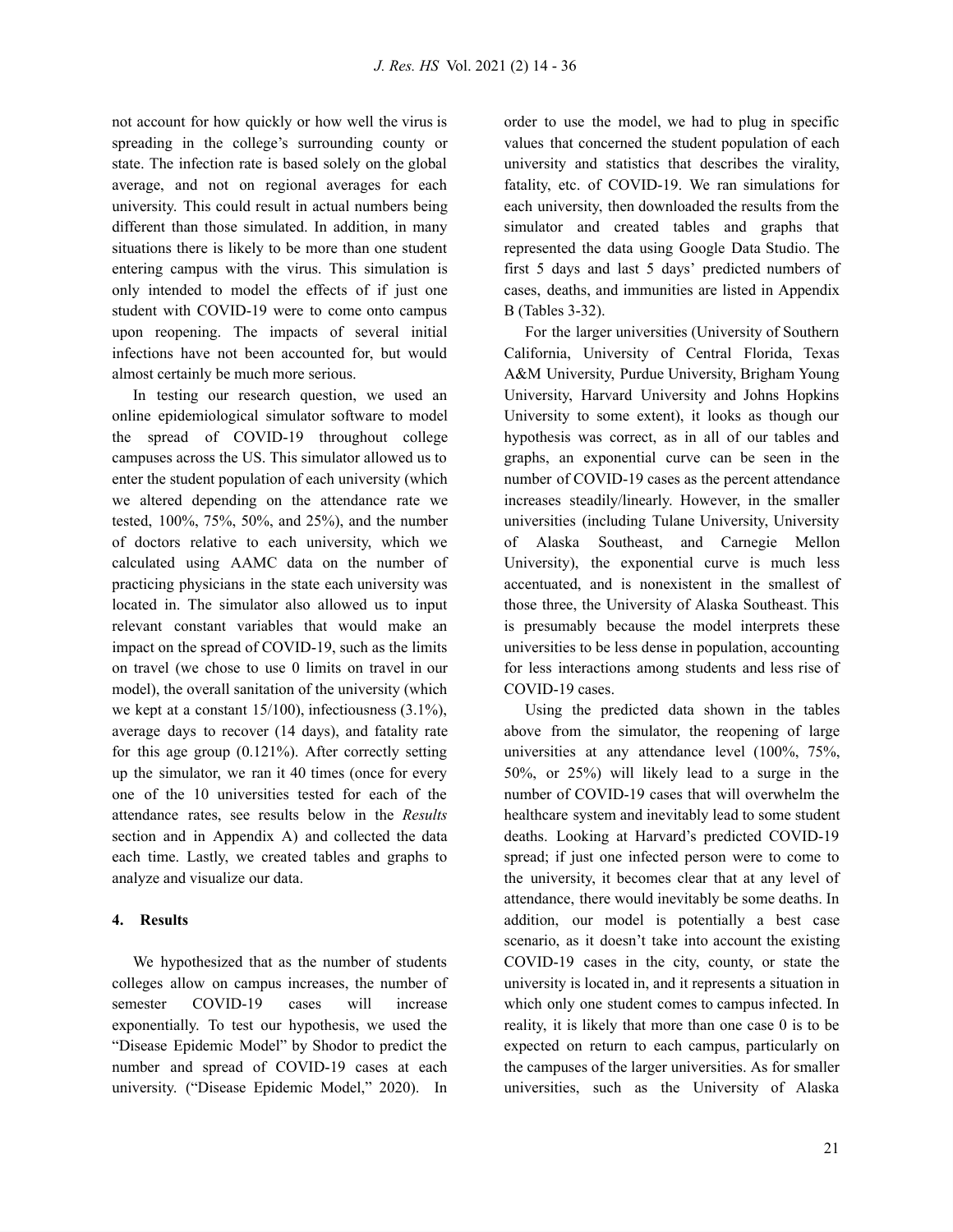Southeast, Tulane University, and Carnegie Mellon, the expected impact of reopening on COVID-19 cases is not so drastic. Rather, at each of these universities, there are no predicted COVID-19-related deaths for reopening at 75%, 50%, and 25% attendance.

This may not mean, however, that it is entirely safe for these universities to reopen, as our model does have some inaccuracies that impacts its results, and everything predicted by the model is subject to chance. These inaccuracies include the assumption that student population density uses the total student population number as a gauge for it. Campuses where students are more spread out (lower population density) may be less reliant on the actual population numbers of the campus to predict how the disease spreads. Our model also assumes that each university is a closed campus, and that no one can exit the campus and come back infected. Therefore, the model predictions could lead to results that are higher or lower than actual expected COVID-19 cases and deaths, so even though smaller campuses are at a much lower risk of having a high number of infections, other unaccounted for factors and variables, in addition to omnipresent chance, could lead to significantly different results in Fall 2020.

It is important for all colleges to evaluate all of the potential risks and benefits of returning to school, and at what allowed attendance of students. It is understood that moving to online education puts the universities in dangerous financial situations, puts the students in a far more suppressive learning environment, and creates many times more academic integrity risks; however, it does preserve the students' safety to the maximum amount (Wood, 2020). By using data visualizations that depict full data sets (Appendix A), parts of which are shown below in Appendix B (Tables 3-32), we saw an indication that opening at 25% attendance would be relatively the safest option, with the least number of cases projected of all the simulations. At 25% attendance, 475 cases was the highest number predicted (predicted for Texas A&M, Table 7) for any of the ten universities studied, more than quadruple the next largest predicted number of cases at this percent capacity, which was 93 cases.

Moving from 25% to 50% of the student

population on campus causes significant increases in cases and potential deaths, but not nearly as much as the increases between allowing 50% and 75% of the population back on campus. For instance, the predicted cases at Harvard University (at 25% attendance) by the end of the semester (120 days) increase by 42 times when increasing to 50% attendance. However, this is small when compared to the increase in cases from 25% to 75% attendance, which is a greater than 108 times the 25% projection (Table 1).

A similar, but less drastic increase difference is represented in Harvard's death rate (Table 4), as there are no projected deaths at 25% capacity, but the toll rises to 4 at 50%, and then to 13 at 75%. It sharply increases again if you were to introduce the entire population back to campus, with 25 projected deaths at Harvard by the end of the Fall term. Most of the other universities we studied emulate a similar pattern, some to an even greater degree, such as the University of Southern California and Texas A&M University.

At Johns Hopkins University (JHU), there are no projected deaths until 75% attendance (Table 20); insinuating that introducing a population of up to 50% could potentially be an acceptable number of students to have on campus. However, at the second largest campus studied, Texas A&M, even at 25% of total enrollment, 3 deaths were predicted by the simulation (Table 8). The University of Central Florida projects 2 and 21 deaths at 25% and 50% attendance respectively, which are dangerously high predictions for so little of the overall student population being allowed on campus. This has caused us to conclude that for larger universities especially, maximum safety requirements must be enforced at all times, with many doctors and hospitals available if universities so choose to have any fraction of students on campus, and they should not consider allowing any more than 25% of their total undergraduate and graduate enrolled students to come on campus if they value the health and safety of their student population.

A general pattern can be seen among all of the projection graphs other than Brigham Young University, Johns Hopkins University, the University of Central Florida, and the University of Alaska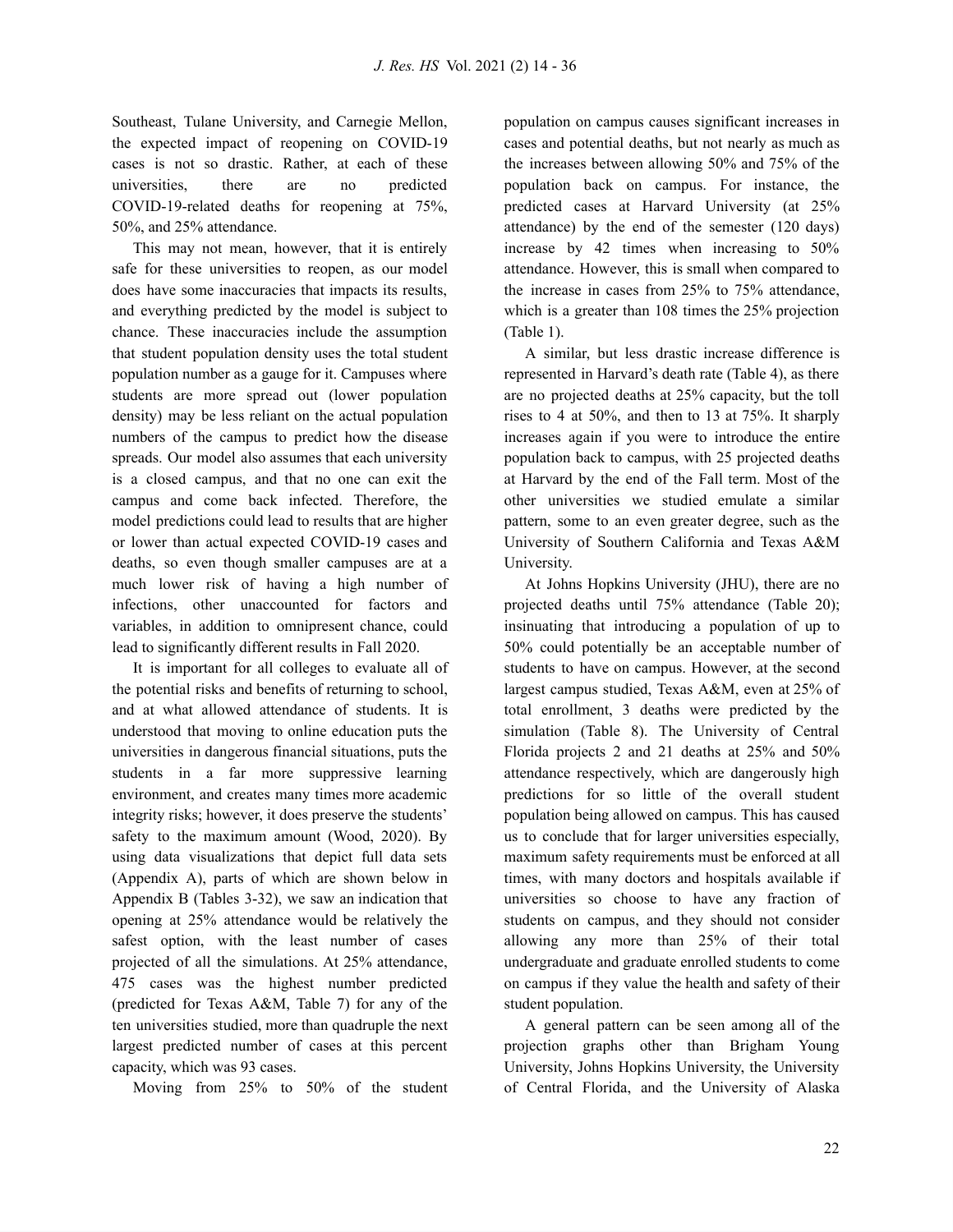Southeast (Appendix A), in which the difference in cases between 50% and 75% is incredibly dramatic, indicating that as a general case, maintaining a campus population of 50% of the total population enrolled is the maximum amount of students that should be allowed on campus to intermingle. This is not subjective, and as studied, each university and size will have to adjust to projections accordingly. However, bringing anywhere near to 100% of the full student population back to campus is an unsafe decision at most universities, with 7 of the 10 universities studied having over 10 projected deaths with most of their student body back on campus. Based on our model predictions (Appendix A), full attendance could be safe only at very small schools, such as those with 15,000 enrolled students and fewer (those studied include Tulane University, Carnegie Mellon University, and the University of Alaska Southeast; Tables 14, 23, and 26). This is because 1 or fewer deaths are projected at each while at 100% attendance. 1 is still a significant number, so if universities of these sizes decide it is safe to return at such high numbers, they still must follow maximum safety precautions, and maintain high observance and restriction to their student populations.

It is important to note that all graphs and charts of every university's case study, other than the University of Alaska Southeast, show an increase in cases, deaths, and immunities, as the percentage of students allowed on campus increases by the end of the semester. As the days draw closer to the end of the semester, there are no overlapping lines, (with the lines representing each of the four measured percent attendances; see Appendix A), and as the percent attendance increases, their corresponding graph lines reach higher. This is indicative of a highly positive correlation between the number of students who are allowed on campus and the number of cases of COVID-19 that would occur, and the number of deaths and immunities that would result because of the number of cases. Universities must be aware of the fact that the greater the student population they introduce to campus, no matter how seemingly insignificant, the greater the risk of contracting COVID-19 for each individual on campus.



Figure 2. Projected COVID-19 cases at the University of Alaska Southeast: Graph depiction of predicted COVID-19 cases at the University of Alaska Southeast at each percent attendance (Appendix A contains more details)



Figure 3. Projected COVID-19 cases at the University of Central Florida; Graph depiction of predicted COVID-19 cases at the University of Central Florida at each percent attendance (Appendix A contains more details)

The only graph and data depiction (Tables 25, 26, 27) that seemingly contradicts this positive correlation is the data for the University of Alaska Southeast (Cases graph depicted below in Figure 3). Although there are never any deaths, increasing the population on campus does have a positive correlation with the number of cases, as at 100% of their enrolled population returning, the projection reaches 2 cases at one time, as opposed to 1 at all other population amounts measured. This data is relatively insignificant however, because we worked with a projection that only estimates the spread of the disease, and 1 case is not enough to show a valid pattern for this university. This data does indicate that at very small schools, one case of the virus is often likely to get treatment fairly quickly and not infect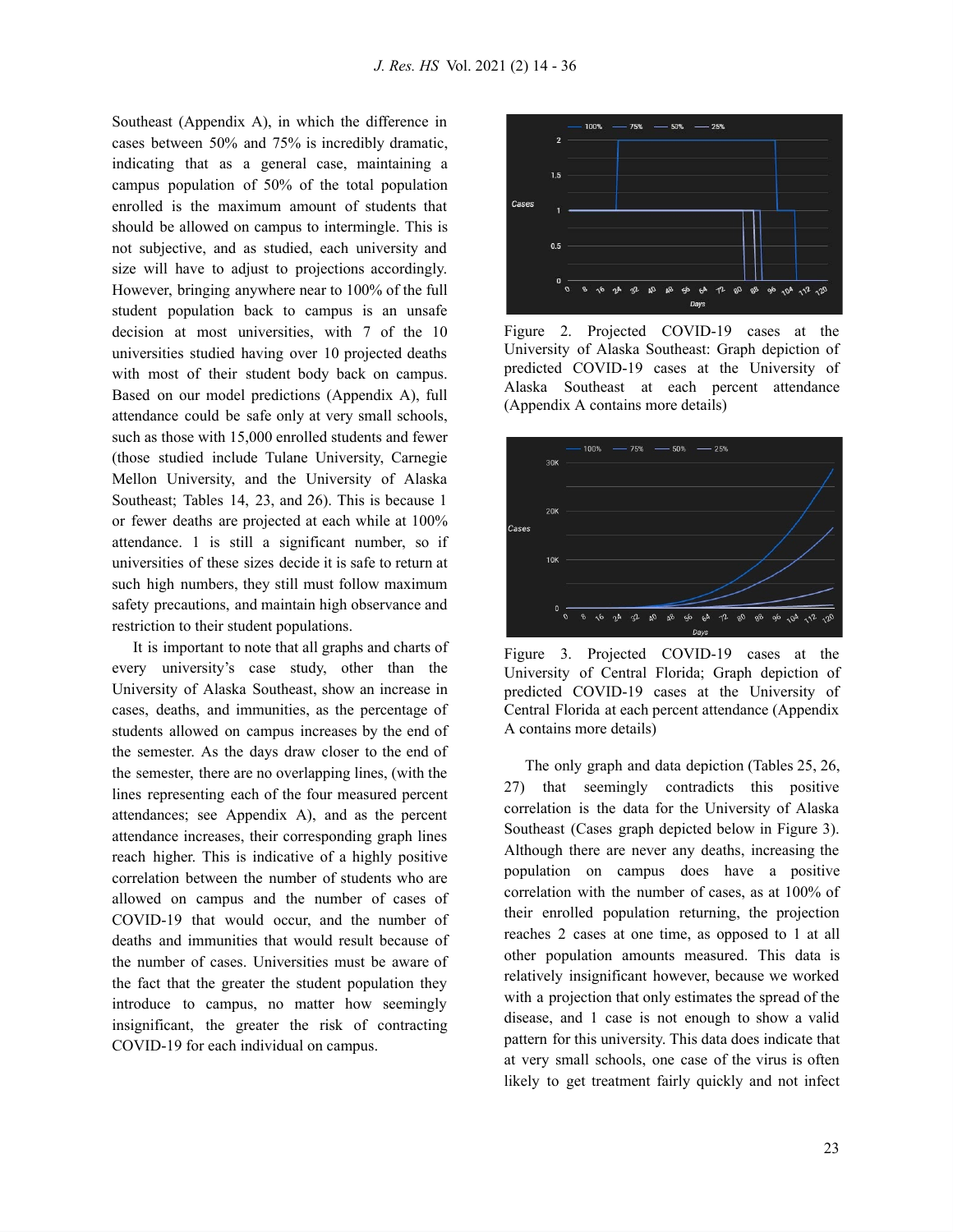any or many other people. This leads us to conclude that at smaller universities (and in particular the University of Alaska Southeast where there are very few cases of coronavirus in general), there is a much lower risk of spreading COVID-19 even at 100% attendance, which may indicate that it is safer for smaller universities to return to school at relatively higher attendance percentages than larger universities (Figures 3 and 4; model comparison of small and large university projected cases).

#### **5. Discussion**

In our research, we examined the projected impacts on COVID-19 cases, deaths, and resulting immunities in the event that various universities reopened at different capacities/attendance percentages (25%, 50%, 75%, and 100% attendance). Using a simulator by Shodor we modeled the spread and number of cases of COVID-19 in the university setting at these different attendance capacities and analyzed the results by creating graphs and tables to visualize the results of the simulations ("Disease Epidemic Model, " 2020) (See Appendix A). Before we started running simulations, we hypothesized that as the number of students colleges allow on campus increases, the number of semester COVID-19 cases will increase exponentially. Our hypothesis was correct in the context of the larger universities, as a clear exponential increase was observed when increasing the universities' attendances by even as little as 25%. These results can also be seen in Appendixes A and B. However, for smaller universities that had fewer than 15,000 students, our hypothesis was less observable, but still proven correct. The only outlier was the University of Alaska Southeast, which had no predicted deaths at any of the attendance levels, and only 2 projected cases, even at 100% attendance. We concluded that no valuable and/or legitimate correlations could be drawn from the models for this university because there were so few cases and no pattern could be seen, and so we determined that in similarly small environments the virus would likely just filter out considerably quickly and affect a very small number of people.

By looking at the predicted COVID-19 cases

using our models generated by the simulator, we were able to conclude that it will likely be safer for smaller universities to return to campus in-person at a higher attendance (75%-100%) because there were far fewer cases and deaths resulting from a lower spread of the virus. In contrast, for larger universities, we concluded that it would be much more dangerous to return to campus in-person, especially at higher attendances. At such larger universities, a much more eminent exponential curve was observed when comparing higher attendance percentages to the number of COVID-19 cases. Even at 25% attendance, with the set conditions, these universities would inevitably have some deaths, which makes it particularly unsafe to return to campus with large amounts of students, and indicates that very strong measures and restrictions such as those modeled by Taiwan are a must for larger schools; everyone who returns is at a higher risk of contracting and spreading COVID-19, and those dangers must be met with more precautions. Given this data, it is imperative to recall the drawbacks and inaccuracies of our model, such as that it did not take into account the existing number of cases in the surrounding area of the university, the number of doctors may not have been completely accurate due to that we used state averages that will inevitably differ for each area of the state, and that our model used student population as a gauge for population density and interactions among said population, which is not always the case for different sized universities. In addition to this, our model was merely a prediction and will never represent the exact number of cases and spread of COVID-19 cases in a campus, as everything is subject to random chance in this situation.

As universities begin to reconsider their choices in reopening schools, our research becomes incredibly relevant in making important decisions that may impact the spread of COVID-19 not just throughout the university, but also the surrounding community that the university is a part of. Universities must weigh all the risks and benefits of reopening schools at different sized capacities in order to make informed decisions that will keep their students, faculty, and surrounding community safe from COVID-19. Our models and past precedent both indicate that even as few as 10 cases could result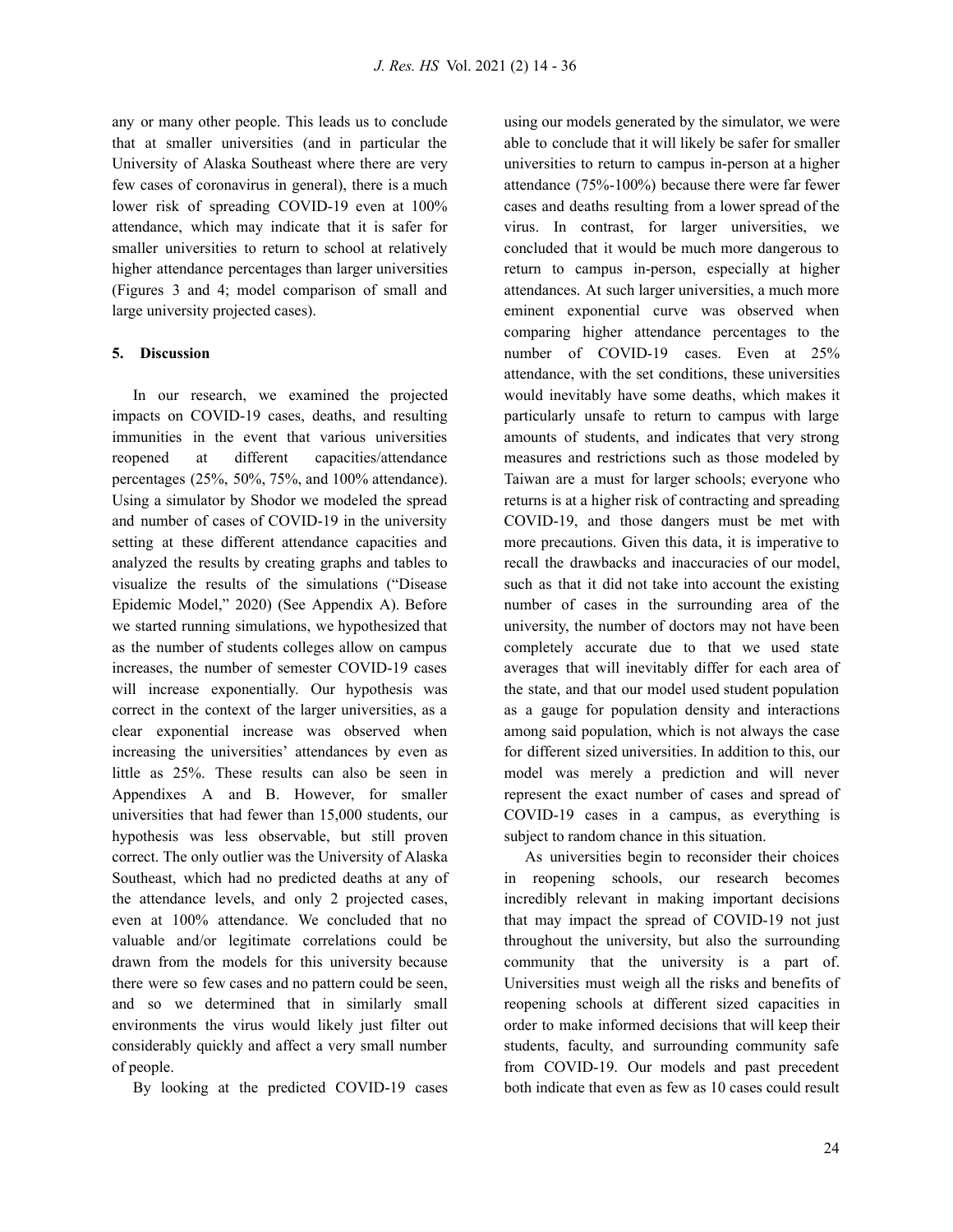in a much greater spread of COVID-19, not just to college-age students with healthy immune systems, but to their professors, their families, their friends, and the immunosuppressed whose bodies will not handle COVID-19 in the same way. The decision of whether to accept students' full tuition costs by allowing them to stay on campus this coming fall, despite the apparent risk of them contracting, spreading, and dying from COVID-19 examined in our models is entirely up to the universities, but we hope that our conclusive data may shed light on the potential dangers of reopening, in particular with full or near to full attendance from students. Looking at past data from the COVID-19 outbreak in Taiwan and other countries, it is clear that when even a few cases arise, safety precautions such as cancelling classes for weeks at a time must be taken in order to ensure safety of all students and faculty and to prevent the spread of the disease (Cheng, 2020). Universities' decisions of whether they are willing to lose part of their profits to ensure the health of their students and faculty will certainly help to determine the future spread of COVID-19 in the US, and so we hope that our research will allow them to make the most educated ones possible.

Given our hopes of helping universities make more informed decisions, we recognize our research only highlights a few major aspects when it comes to epidemiological modeling of the distribution and spread of communicable diseases like COVID-19. Our model had several limitations as formerly discussed,, and there may exist a simulator or software that would more accurately depict the spread of COVID-19 and other similar diseases. Other than guaranteeing or disagreeing with our prediction models, future research should run simulations to determine what would happen if more people initially entered the university infected, in order to see the spread of COVID-19 in various instances in the individual university campuses. The simulator we used also did not allow us to account for the number of COVID-19 cases in the surrounding area of the university, the population demographics, or the density of the surrounding area, all of which would impact how the virus is likely to spread among the campuses. Looking into this variable of how COVID-19 may spread would help

to make more accurate predictions, as we only examined what would happen in a closed campus setting with few limits on student interaction with one another. Open campuses, especially those located within large cities, allow for more interaction with the surrounding people and city, and therefore would presumably spread COVID-19 faster.

A study with more case studies within it may create a more accurate prediction of the spread of COVID-19 in more situations, but due to time constraints we chose to study 10 universities of various sizes and locations so as to represent a wide array of learning environments that COVID-19 could affect differently if introduced to each campus. Most universities are also considering inviting students back to campus, but with many of their classes online. A future study should evaluate to what degree partially online school helps to stop the spread of the virus. An additional idea for future research would be to alter different variables on the simulator we used, such as the level of sanitation (which we kept at a constant 15/100 for all simulations) or the limits on travel (which we left unchecked and set to 0 for all simulations) to evaluate how each would impact the spread of COVID-19. In how we used the simulator we were unable to account for the staff on campus, who are at the highest risk of infection and death from the virus. It is critical that the dangers to staff and professors on campus are also evaluated before universities make decisions on how to implement learning in the fall. Accounting for the staff and examining how they would be affected in these instances would be valuable research to add to this quickly evolving field of study, and would help many universities come to a final and conclusive decision on their future plans, long anticipated by those enrolled and their families.

#### 5.1 Review of Universities' Reopenings in Fall 2020

As universities were forced to adapt as a result of the COVID-19 crisis in the 2020-2021 school year, changes throughout every level of their educational structures occurred. Over 1,300 colleges and universities moved to hybrid or fully online formats, as the typical in-person classes and labs were cancelled in the Spring of 2020, and by the fall, only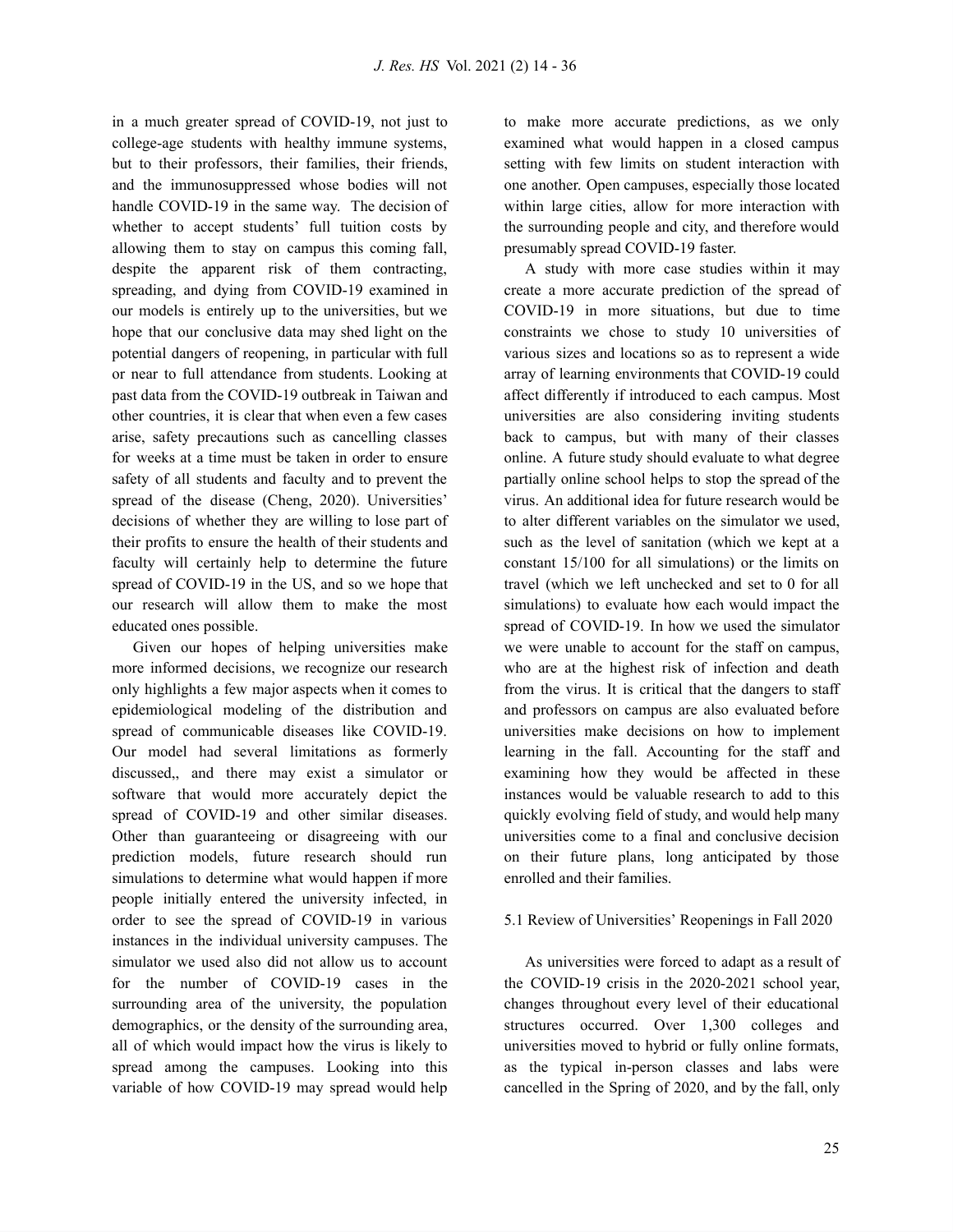27% of schools were planning to offer fully or mostly in-person classes (Smalley, 2021).

As described by a survey taken by the U.S. Census Bureau of college students in Fall of 2021,

- 15 million indicated their institution changed the content or format of classes. Among these:
- 9 million indicated this did not affect their plans for school in the fall
- 4 million indicated all plans to take classes had been canceled
- 2 million indicated classes would be different formats in fall
- 8 million indicated fewer classes would be taken
- 201,281 indicated more classes would be taken
- 709,132 indicated classes would be taken from a different institution
- 574,237 indicated classes would be taken for a different certificate or degree (Hanson, 2021)

Of note, the majority of universities saw declines in attendance rates, as students chose to drop out and defer as a result of COVID-19. Private for-profit colleges were 180 million cases worldwide with 3.91 million deaths attributed to COVID-19. The vast spread of the virus made it almost impossible for larger universities to continue to hold majority in-person classes throughout the 2020-2021 school year. The online and alternative formats to in-person classes created additional problems such as the major

drops in enrollment, particularly within black and low-income communities (St. Amour, 2020), as well as massive mental health issues worldwide, higher suicide rates, and dropping grades in all types of schools. The only grouping to see an increase in enrollment, undoubtedly as a result of their generally smaller population size and easier containment measures. In general, smaller colleges, unsurprisingly those with 15,000 students or less, were much better off than those with larger student populations (Figure 5). Note in said figure how every other grouping of colleges and universities suffered losses in enrollments during 2020.



Figure 4. Penchant Change in Enrollment form Previous Year by Institutional Sector:2016 to 2020. Shown is the change in enrollment for each sector of college/university: Most notably is the comparison between the enrollment rates of private schools before and during 2020, and the notable surge in 2020 enrollment, as well as the decrease in enrollment overall (St. Amour, 2020).



Figure 5. Colleges with Coronavirus Cases Since the Pandemic Began. A depiction of all of the known college cases across the US by school as of December 11, 2020. (New York Times, 2020)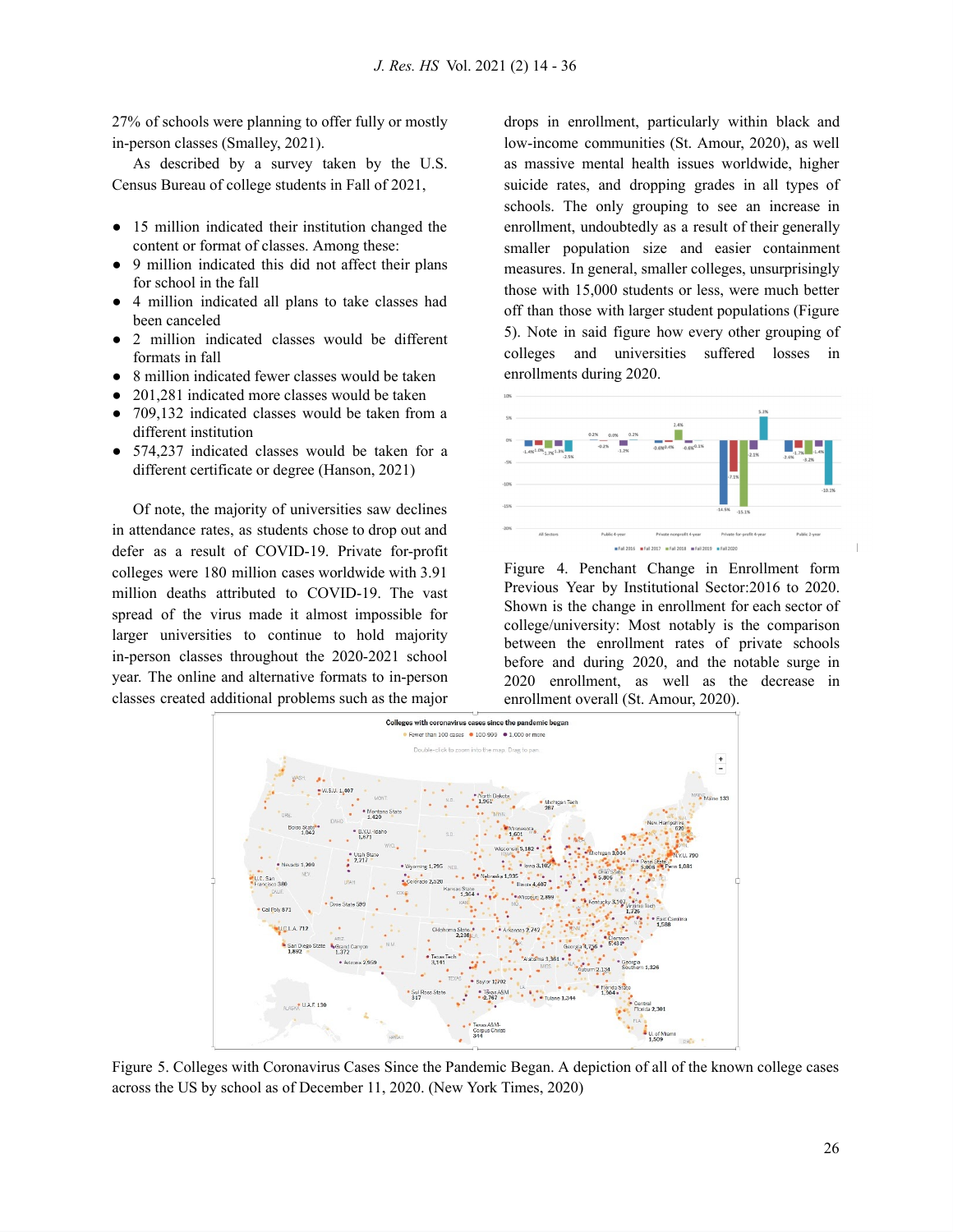By June 26, 2021, there had been 180 million COVID-19 cases worldwide with 3.91 million deaths. "More than 85 colleges have reported at least 1,000 cases over the course of the pandemic, and more than 680 colleges have reported at least 100 cases. " By December 11, 2020, there had been over 397,000 cases among college students in over 1,800 colleges (New York Times, 2020). In Figure 5 is shown the severity of colleges across the United States, including but certainly not limited to those in our case study. As depicted, thousands of colleges saw massive case numbers, as the map lights up in colorful dots across the nation. The Midwest and east coast saw the highest hotspots of cases within college-aged students, seen by the concentration of cases within the schools.

By Spring of 2021, the vast majority of surveyed universities were still not holding classes in a traditional classroom and college setting, and many of those who began the year entirely in person, had quickly been forced to send students home or online.



Figure 6. Spring Plans 2021. In a survey of 1,448 colleges and universities, this histogram depicts which learning format would be instantiated in the Spring semester of 2021. This is related to, but not indicative of the learning formats instantiated in the prior Fall semester (Davidson College, 2021).

As indicated by Figure 6, within the surveyed colleges and universities only  $\sim$ 36% were planning to return to a normal setting by the Spring semester. Of those returning fully in person, it was generally smaller universities who were able to do so, due to easier containment, contact tracing, sanitation measures, and enforcement of safety protocols. A prime example of a larger university who had to send

students back home was the University of North Carolina at Chapel Hill-within 2 weeks of admitting all students back to campus in the Fall, sent almost all back home to a virtual setting, after seeing an immediate surge in COVID cases. Almost every campus who had students on campus during the pandemic had to establish containment wards for exposed and infected students, where individuals had to isolate themselves and quarantine.

Few universities' complete fall 2020 reopening plans are fully available to the public, and each university recorded their student cases differently for the semester (some provided combined faculty and student cases, and Harvard University did not have data for only Fall 2020). As a result, the chart below estimates the reopening capacity (based on the closest prediction of our model) of universities that did not provide exact data on their reopening capacities. These universities are denoted with an asterisk (\*) next to their reopening capacity. The rightmost column of the chart shows what our model predicted the number of cases to be, for the most similar capacity of students returning to the amount that actually returned (or the most similar number of cases for universities that did not provide data on their Fall 2020 reopening capacity). For five out of the ten universities studied, we found that our model prediction fell within a 25% range of the actual number of students that contracted COVID-19. Rather than looking at the size of a university to predict the number of COVID-19 cases, we believe that a more accurate predictor of its future cases were things that cannot be quantified in statistical modelssuch as the measures taken to slow the transmission of COVID-19, and how strictly they were enforced. Regardless, the recommendations we made to universities' reopening were generally accurate to the universities' Fall 2020 reopening plans, with the exception of larger universities such as Texas A&M University and Brigham Young University. As noted in Table 2 below, there was certainly a positive correlation between how many students were allowed back on campus, and the number of COVID-19 cases that occurred. In addition, the results of total reported cases generally reflect numbers similar to those predicted using our Shodor model under similar circumstances.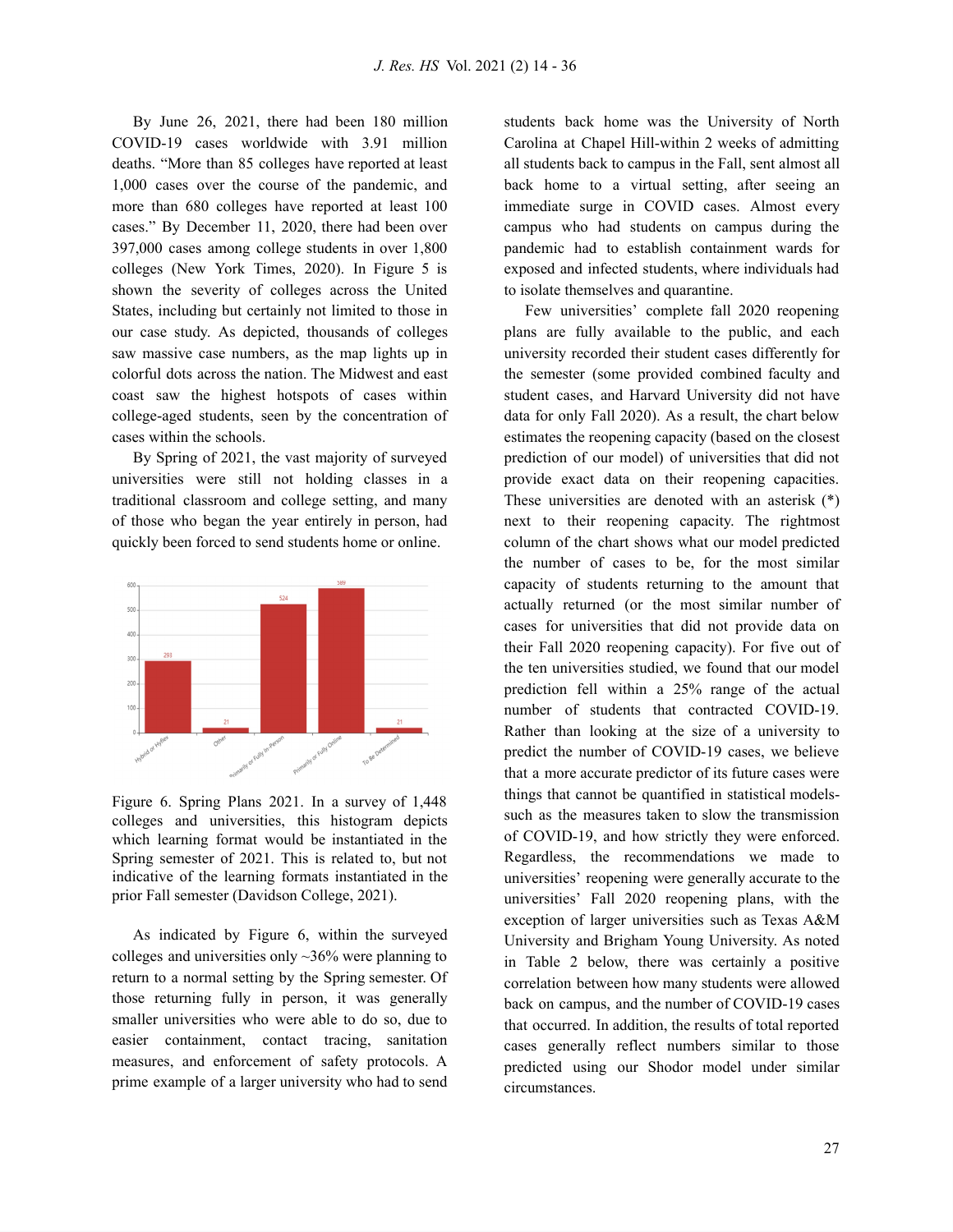| <i><b>University</b></i>        | <b>Fall 2020 Reopening</b> | <b>Number of Cases</b>                | <b>Our Model Prediction</b> |
|---------------------------------|----------------------------|---------------------------------------|-----------------------------|
|                                 | Capacity                   |                                       |                             |
| <b>Harvard University</b>       | 3.89%                      | 388 (total undergraduate and graduate | 15 cases                    |
|                                 |                            | student cases as of June 20, 2021)    | (25% capacity)              |
| <b>University of Southern</b>   | 9.25%                      | 613 total undergraduate and graduate  | 28 cases                    |
| California                      |                            | student cases in fall 2020            | (25% capacity)              |
|                                 |                            | 4,890 cases in fall 2020              | $4695$ cases                |
| <b>Texas A&amp;M University</b> | $75\%*$                    | (w faculty included)                  |                             |
| <b>University of Central</b>    |                            |                                       | $2059$ cases                |
| Florida                         | 42.71%                     | $2622$ cases                          | $(50\%$ capacity)           |
| Carnegie Mellon University      | 75%                        | 29 cases                              | 21 cases                    |
| <b>Brigham Young University</b> | $100\%$                    | 3,634 cases in fall 2020              | 2718 cases                  |
|                                 |                            | (w faculty included)                  |                             |
| <b>Johns Hopkins University</b> | 50%                        | $105$ cases                           | 107 cases                   |
| <b>Tulane University</b>        | $100\%*$                   | 1381 cases                            | 53 cases                    |
| <b>University of Alaska</b>     |                            |                                       |                             |
| <b>Southeast</b>                | $100\%*$                   | 2 cases                               | 2 cases                     |
| <b>Purdue University</b>        | $50\%*$                    | 684 cases                             | 302 cases                   |

Table 2. Universities' actual COVID-19 cases for Fall 2020 vs. our model's prediction of cases

### **6. Conclusion**

As COVID-19 cases continued to rise in the US, universities' fall 2020 reopening plans became increasingly complex and ambiguous- while some colleges planned to move to a hybrid or virtual format, the majority had opted for a completely in-person plan that disregards the value of the health of their own students, faculty, and cities, for personal gain and profit, and with the understanding that in-person is the best way to educate.Although this is true, more factors must be evaluated before such decisions can be made, and therefore in our study, we examined how altering the in-person attendance rate of ten universities of different sizes and locations would impact the spread and number of cases of COVID-19. To conduct our study and test our hypothesis, we used an epidemiological modeling software by Shodor to model our data for each of the universities in each of the different scenarios (100%, 75%, 50%, and 25% attendance) ("Disease Epidemic Model, " 2020). Keeping all other variables constant other than the population size, we found that as the in-person attendance grew linearly for each of the universities, we observed an exponential growth in the number of COVID-19 cases at each university, especially in the larger universities, leading to as many as 76 deaths (at Texas A&M University at

100% attendance, see Appendix B, Table 8). This pattern was visible in all universities other than the University of Alaska Southeast, where no pattern could be observed because of the low number of cases resulting from the small size of the university. Therefore, we can conclude that it is not safe for most universities to go back to in-person classes and residence life at full attendance, as this would likely cause a surge in the number of COVID-19 cases that would result in a positive feedback loop in which the disease spreads at an exponential rate. For larger universities such as the University of Central Florida and Texas A&M University, even going back at 25% capacity is anticipated to result in a few deaths (see Appendix B, Tables 8 and 11); contrarily, smaller universities like the University of Alaska Southeast and Carnegie Mellon University could supposedly go back at full attendance and experience minimal cases and COVID-19-related deaths. It is important to keep in mind that even though our models of these universities may predict no deaths, it does have inaccuracies and there will still be a small chance of death for any given individual that is on-campus and contracts the virus. In order to combat COVID-19, universities need very strict safety measures in order to pose the least risk to their students, faculty, and community, similar to those enforced in Taiwan (Cheng, 2020) and Singapore (Melnick &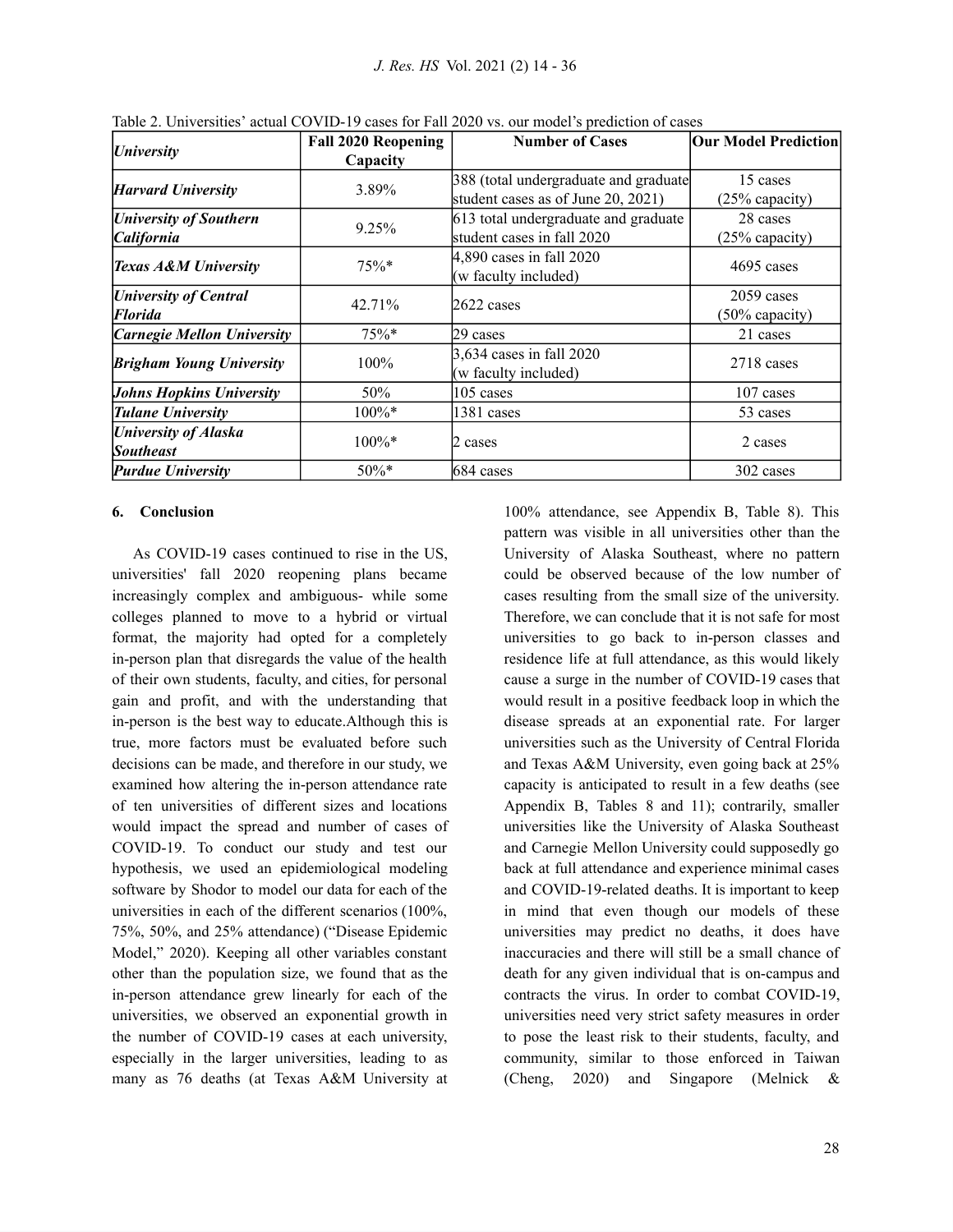Darling-Hammond, 2020). To conclude, unless universities move to a completely online format, there will inevitably be a risk of contracting and spreading COVID-19 as universities choose to allow students to return to campus at any capacity. Formerly mentioned measures can be taken to reduce this risk, including reducing attendance and employing strict safety measures on campus (mandatory daily temperature checks, face masks, contact tracing procedures, etc), but in several situations, there is only so much people will be able to do at the university level to contain the spread, as there will always be those who don't follow the guidelines. The most foolproof method of reducing the spread of COVID-19 is to limit as many interactions as possible, and larger universities in particular should do this by only allowing a percentage of their enrolled population of students to return to campus in the Fall.

### **References**

Association of American Medical Colleges. (2019). 2019 State Profiles. [https://www.aamc.org/data-reports/workforce/data/20](https://www.aamc.org/data-reports/workforce/data/2019-state-profiles) [19-state-profiles](https://www.aamc.org/data-reports/workforce/data/2019-state-profiles)

Berezow, A. (2020, June 25). Coronavirus: COVID Deaths in U.S. by Age, Race. American Council on Science and Health.

[https://www.acsh.org/news/2020/06/23/coronavirus-c](https://www.acsh.org/news/2020/06/23/coronavirus-covid-deaths-us-age-race-14863) [ovid-deaths-us-age-race-14863](https://www.acsh.org/news/2020/06/23/coronavirus-covid-deaths-us-age-race-14863)

Brigham Young University. (2020). Facts & Figures. <https://www.byu.edu/facts-figures>

Carnegie Mellon University. (2019, September 16). University Enrollment by Degree Level[.](https://www.cmu.edu/ira/Enrollment/pdf/fall-2019-pdfs/fall-2019-university-total-enrollment.pdf) [https://www.cmu.edu/ira/Enrollment/pdf/fall-2019-pd](https://www.cmu.edu/ira/Enrollment/pdf/fall-2019-pdfs/fall-2019-university-total-enrollment.pdf) [fs/fall-2019-university-total-enrollment.pdf](https://www.cmu.edu/ira/Enrollment/pdf/fall-2019-pdfs/fall-2019-university-total-enrollment.pdf)

Centers for Disease Control [CDC]. (2020). Quarantine If You Might Be Sick. [https://www.cdc.gov/coronavirus/2019-ncov/if-you-a](https://www.cdc.gov/coronavirus/2019-ncov/if-you-are-sick/quarantine.html) [re-sick/quarantine.html](https://www.cdc.gov/coronavirus/2019-ncov/if-you-are-sick/quarantine.html)

Centers for Disease Control [CDC]. (2020). Cases, Data, and Surveillance[.](https://www.cdc.gov/coronavirus/2019-ncov/cases-updates/index.html) [https://www.cdc.gov/coronavirus/2019-ncov/cases-up](https://www.cdc.gov/coronavirus/2019-ncov/cases-updates/index.html) [dates/index.html](https://www.cdc.gov/coronavirus/2019-ncov/cases-updates/index.html)

Centers for Disease Control and Prevention [CDC]. (2020). Mental Health and Coping During COVID-19. Center of Disease Control and **Prevention** 

[https://www.cdc.gov/coronavirus/2019-ncov/daily-lif](https://www.cdc.gov/coronavirus/2019-ncov/daily-life-coping/managing-stress-anxiety.html) [e-coping/managing-stress-anxiety.html](https://www.cdc.gov/coronavirus/2019-ncov/daily-life-coping/managing-stress-anxiety.html)

Cheng, S., Center, H., Wang, C., Medicine, S., Shen, A., & Chang, S. (2020, July 12). How to Safely Reopen Colleges and Universities During COVID-19: Experiences From Taiwan. Annals of Internal Medicine. [https://www.acpjournals.org/doi/full/10.7326/M20-29](https://www.acpjournals.org/doi/full/10.7326/M20-2927?journalCode=aim) [27?journalCode=aim](https://www.acpjournals.org/doi/full/10.7326/M20-2927?journalCode=aim)

Covid-19 Information. "Harvard University-Wide COVID-19 Testing Dashboard. " [www.harvard.edu/coronavirus/testing-tracing/harvard](http://www.harvard.edu/coronavirus/testing-tracing/harvard-university-wide-covid-19-testing-dashboard/) [-university-wide-covid-19-testing-dashboard/](http://www.harvard.edu/coronavirus/testing-tracing/harvard-university-wide-covid-19-testing-dashboard/)

Davidson College. (2021). C2i Dashboard[.](https://collegecrisis.shinyapps.io/dashboard/) <https://collegecrisis.shinyapps.io/dashboard/>

Dier, A. (2020, June 03). Here's How Much a Mask Reduces Coronavirus Transmission. Newser[.](https://www.newser.com/story/291760/heres-how-much-a-mask-reduces-coronavirus-transmission.html) [https://www.newser.com/story/291760/heres-how-mu](https://www.newser.com/story/291760/heres-how-much-a-mask-reduces-coronavirus-transmission.html) [ch-a-mask-reduces-coronavirus-transmission.html](https://www.newser.com/story/291760/heres-how-much-a-mask-reduces-coronavirus-transmission.html)

Domenico, L., Pullano, G., Sabbatini, C., Boëlle, P., & Colizza, V. (2020, January 01). Expected impact of reopening schools after lockdown on COVID-19 epidemic in Île-de-France. [https://www.medrxiv.org/content/10.1101/2020.05.08](https://www.medrxiv.org/content/10.1101/2020.05.08.20095521v1) [.20095521v1](https://www.medrxiv.org/content/10.1101/2020.05.08.20095521v1)

Harvard University. (2020). Harvard at a Glance. [https://www.harvard.edu/about-harvard/harvard-glanc](https://www.harvard.edu/about-harvard/harvard-glance) [e](https://www.harvard.edu/about-harvard/harvard-glance)

Jahanian, F., & Garrett, Jim. (2020, May 14). Our Path Forward. [https://www.cmu.edu/leadership/president/campus-co](https://www.cmu.edu/leadership/president/campus-comms/2020/2020-05-14.html) [mms/2020/2020-05-14.html](https://www.cmu.edu/leadership/president/campus-comms/2020/2020-05-14.html)

Johns Hopkins University. (2020). Get The Facts: Undergraduate Admissions: Johns Hopkins University. <https://apply.jhu.edu/discover-jhu/get-the-facts/>

Johns Hopkins University (2020, June 30). Johns Hopkins announces plans for fall undergraduate experience. Johns Hopkins University Hub[.](https://hub.jhu.edu/2020/06/30/johns-hopkins-fall-2020-undergraduate-plans/) [https://hub.jhu.edu/2020/06/30/johns-hopkins-fall-20](https://hub.jhu.edu/2020/06/30/johns-hopkins-fall-2020-undergraduate-plans/) [20-undergraduate-plans/](https://hub.jhu.edu/2020/06/30/johns-hopkins-fall-2020-undergraduate-plans/)

Johnson, E. (2020, June 23). BYU to hold in-person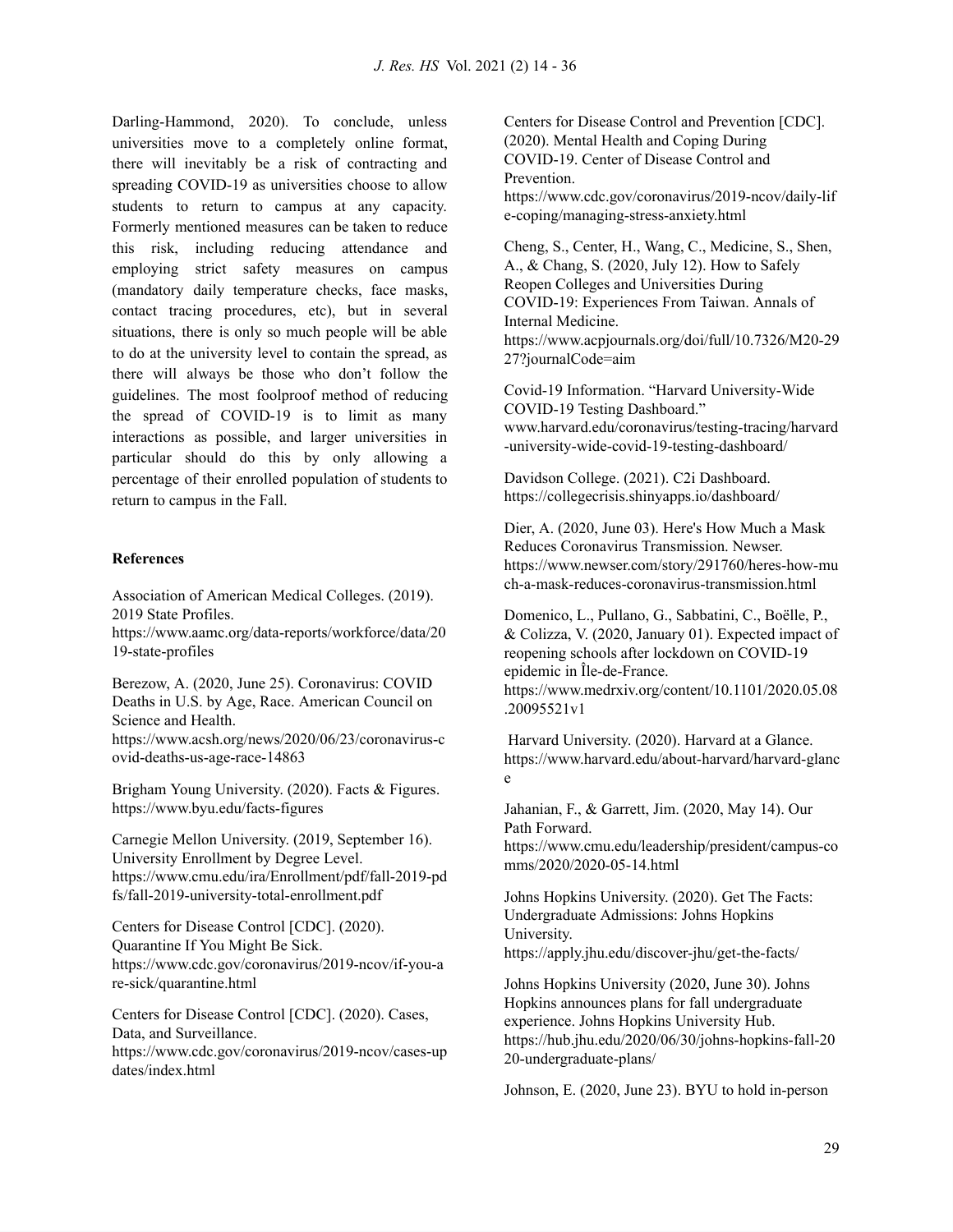classes fall 2020[.](https://www.abc4.com/news/byu-to-hold-in-person-classes-fall-2020/)

[https://www.abc4.com/news/byu-to-hold-in-person-cl](https://www.abc4.com/news/byu-to-hold-in-person-classes-fall-2020/) [asses-fall-2020/](https://www.abc4.com/news/byu-to-hold-in-person-classes-fall-2020/)

Melnick, H., Darling-Hammond, L., Leung, M., Yun, C., Schachner, A., Plasencia, S., & Ondrasek, N. (2020). Reopening schools in the context of COVID-19: Health and safety guidelines from other countries. Learning Policy Institute[.](http://www.nordcountryschool.org/uploads/5/2/3/3/5233925/1reopening_schools_covid-19_brief.pdf) [http://www.nordcountryschool.org/uploads/5/2/3/3/52](http://www.nordcountryschool.org/uploads/5/2/3/3/5233925/1reopening_schools_covid-19_brief.pdf) [33925/1reopening\\_schools\\_covid-19\\_brief.pdf](http://www.nordcountryschool.org/uploads/5/2/3/3/5233925/1reopening_schools_covid-19_brief.pdf)

Pana-Cryan, R., Ray, T., Bushnell, T., & Quay, R. (2020). Economic Security during the COVID-19 Pandemic: A Healthy Work Design and Well-being Perspective. Centers for Disease Control and Protection [CDC]. [https://blogs.cdc.gov/niosh-science-blog/2020/06/22/](https://blogs.cdc.gov/niosh-science-blog/2020/06/22/economic-security-covid-19/)

[economic-security-covid-19/](https://blogs.cdc.gov/niosh-science-blog/2020/06/22/economic-security-covid-19/)

Protopsaltis, S., & Baum, S. (2019). Does Online Education Live Up To Its Promise? A Look At The Evidence And Implications For Federal Policy. George Mason University. <http://mason.gmu.edu/~sprotops/OnlineEd.pdf>

Purdue University. (2018). Student Enrollment, Fall 2018. Retrieved July 27, 2020, from [https://www.admissions.purdue.edu/academics/enroll](https://www.admissions.purdue.edu/academics/enrollment.php) [ment.php](https://www.admissions.purdue.edu/academics/enrollment.php)

Purdue University (2020, July). Fall 2020 On-Campus Experience[.](https://protect.purdue.edu/students/campus-2020/) <https://protect.purdue.edu/students/campus-2020/>

See, B., Wardle, L., & Collie, P. (2020, June 01). Teachers' responses to the school reopening strategy. Durham University. <http://dro.dur.ac.uk/31047/>

Sheikh, A., Sheikh, A., Sheikh, Z., & Dhami, S. (2020, June). Reopening schools after the COVID-19 lockdown. National Center for Biotechnology Information[.](https://www.ncbi.nlm.nih.gov/pmc/articles/PMC7321012/)

[https://www.ncbi.nlm.nih.gov/pmc/articles/PMC7321](https://www.ncbi.nlm.nih.gov/pmc/articles/PMC7321012/) [012/](https://www.ncbi.nlm.nih.gov/pmc/articles/PMC7321012/)

Shodor. (2020). Disease Epidemic Model (2020)[.](http://www.shodor.org/featured/ASLDiseaseModel/model/) [http://www.shodor.org/featured/ASLDiseaseModel/m](http://www.shodor.org/featured/ASLDiseaseModel/model/) [odel](http://www.shodor.org/featured/ASLDiseaseModel/model/)

Smalley, A. (2021, March 22). Higher Education Responses to Coronavirus (COVID-19)[.](https://www.ncsl.org/research/education/higher-education-responses-to-coronavirus-covid-19.aspx) [https://www.ncsl.org/research/education/higher-educa](https://www.ncsl.org/research/education/higher-education-responses-to-coronavirus-covid-19.aspx) [tion-responses-to-coronavirus-covid-19.aspx](https://www.ncsl.org/research/education/higher-education-responses-to-coronavirus-covid-19.aspx)

St. Amour, M. (2020, December 17). Final fall

enrollment numbers show pandemic's full impact. [https://www.insidehighered.com/news/2020/12/17/fin](https://www.insidehighered.com/news/2020/12/17/final-fall-enrollment-numbers-show-pandemics-full-impact) [al-fall-enrollment-numbers-show-pandemics-full-imp](https://www.insidehighered.com/news/2020/12/17/final-fall-enrollment-numbers-show-pandemics-full-impact) [act](https://www.insidehighered.com/news/2020/12/17/final-fall-enrollment-numbers-show-pandemics-full-impact)

Staff, C. (2020, July 27). Here's a List of Colleges' Plans for Reopening in the Fall. The Chronicle of Higher Education. [https://www.chronicle.com/article/heres-a-list-of-coll](https://www.chronicle.com/article/heres-a-list-of-colleges-plans-for-reopening-in-the-fall/)

[eges-plans-for-reopening-in-the-fall/](https://www.chronicle.com/article/heres-a-list-of-colleges-plans-for-reopening-in-the-fall/)

Texas A&M University. (2020). At a Glance - Texas A&M University, College Station, TX. <https://www.tamu.edu/about/at-a-glance.html>

The New York Times. (2020, August 26). Tracking the Coronavirus at U.S. Colleges and Universities. The New York Times[.](https://www.nytimes.com/interactive/2020/us/covid-college-cases-tracker.html) [https://www.nytimes.com/interactive/2020/us/covid-c](https://www.nytimes.com/interactive/2020/us/covid-college-cases-tracker.html) [ollege-cases-tracker.html](https://www.nytimes.com/interactive/2020/us/covid-college-cases-tracker.html)

Tulane University (2020, June 17). SPHTM FALL 2020 Reopening Academic Plan[.](https://sph.tulane.edu/sites/sph.tulane.edu/files/SPHTM%20Fall%202020%20Semester%20draft%20plan%20061220%20%281%29.pdf) [https://sph.tulane.edu/sites/sph.tulane.edu/files/SPHT](https://sph.tulane.edu/sites/sph.tulane.edu/files/SPHTM%20Fall%202020%20Semester%20draft%20plan%20061220%20%281%29.pdf) [M%20Fall%202020%20Semester%20draft%20plan](https://sph.tulane.edu/sites/sph.tulane.edu/files/SPHTM%20Fall%202020%20Semester%20draft%20plan%20061220%20%281%29.pdf) [%20061220%20%281%29.pdf](https://sph.tulane.edu/sites/sph.tulane.edu/files/SPHTM%20Fall%202020%20Semester%20draft%20plan%20061220%20%281%29.pdf)

University of Alaska Southeast. (2020). University of Alaska COVID-19 Status. [https://sites.google.com/alaska.edu/coronavirus/status](https://sites.google.com/alaska.edu/coronavirus/status?authuser=0) [?authuser=0](https://sites.google.com/alaska.edu/coronavirus/status?authuser=0)

University of Central Florida. (2020). UCF Facts 2019-2020. <https://www.ucf.edu/about-ucf/facts/>

University of Central Florida. (2020, June 1). UCF Return to Campus Plan Fall 2020[.](https://www.ucf.edu/coronavirus/document/return-to-campus-plan/) [https://www.ucf.edu/coronavirus/document/return-to](https://www.ucf.edu/coronavirus/document/return-to-campus-plan/)[campus-plan/](https://www.ucf.edu/coronavirus/document/return-to-campus-plan/)

University of Southern California. (2020). Facts and Figures. <https://about.usc.edu/facts/>

UNIVSTATS. (2020). Tulane University of Louisiana Student Population and Demographics. [https://www.univstats.com/colleges/tulane-university](https://www.univstats.com/colleges/tulane-university-of-louisiana/student-population/)[of-louisiana/student-population/](https://www.univstats.com/colleges/tulane-university-of-louisiana/student-population/)

Williamson, L. (2020, May 24). Coronavirus: Why reopening French schools is a social emergency. British Broadcasting Corporation [BBC]. <https://www.bbc.com/news/world-europe-52769626>

Wood, G. (2020, April 28). There's No Simple Way to Reopen Universities. The Atlantic[.](https://www.theatlantic.com/ideas/archive/2020/04/colleges-are-weighing-costs-reopening-fall/610759/) [https://www.theatlantic.com/ideas/archive/2020/04/co](https://www.theatlantic.com/ideas/archive/2020/04/colleges-are-weighing-costs-reopening-fall/610759/)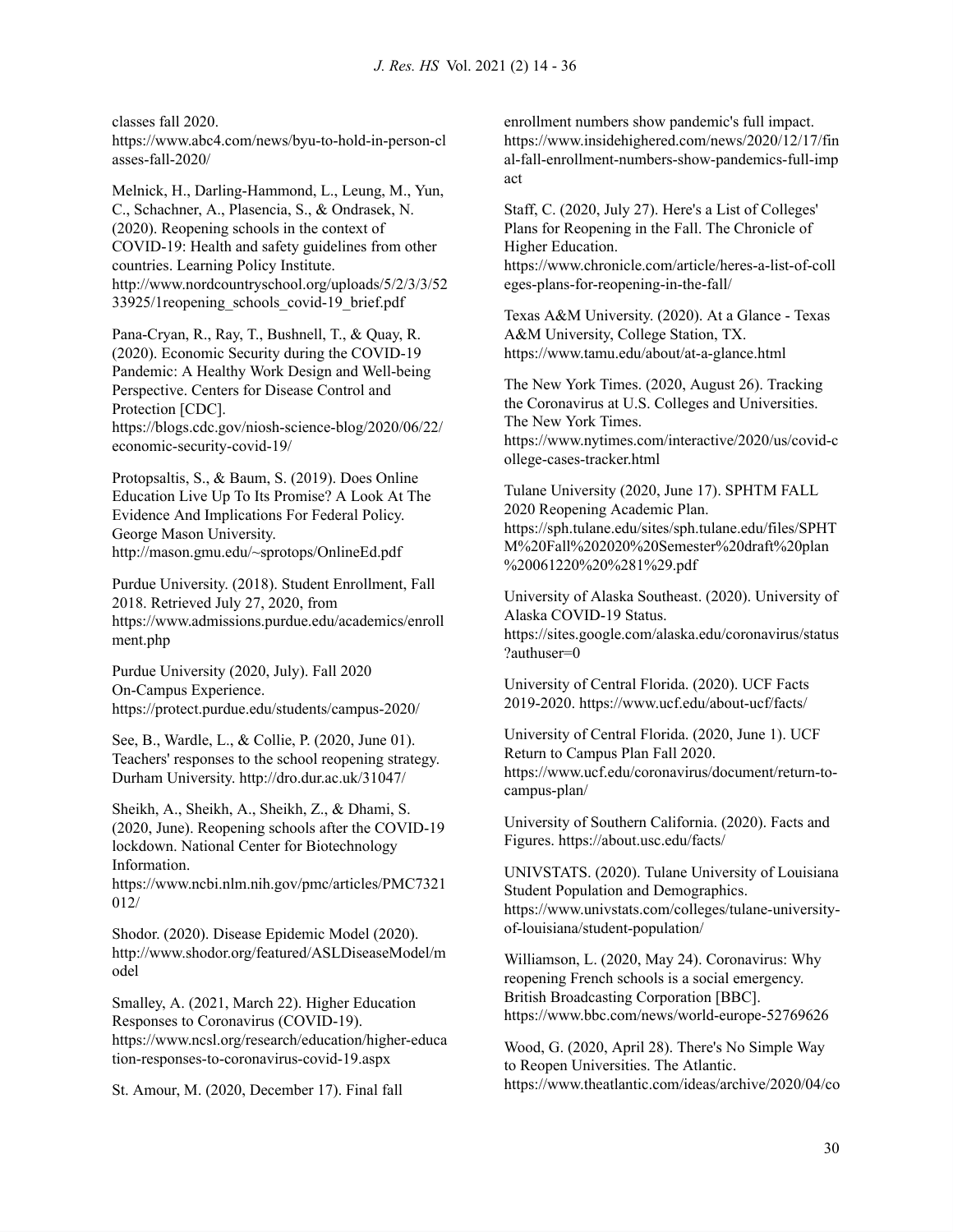[lleges-are-weighing-costs-reopening-fall/610759/](https://www.theatlantic.com/ideas/archive/2020/04/colleges-are-weighing-costs-reopening-fall/610759/)

Worldometers. (2020, July 23). United States: Coronavirus.

[https://www.worldometers.info/coronavirus/country/u](https://www.worldometers.info/coronavirus/country/us/) [s/](https://www.worldometers.info/coronavirus/country/us/)

Young, M. K. A Thank You, Along With Plans For Summer And Fall. Texas A&M University, College Station, TX.

[https://www.tamu.edu/coronavirus/messages/april-30](https://www.tamu.edu/coronavirus/messages/april-30-thank-you-and-plans-for-summer-fall.html) [-thank-you-and-plans-for-summer-fall.html](https://www.tamu.edu/coronavirus/messages/april-30-thank-you-and-plans-for-summer-fall.html)

Zukoski, C. F., & Wright, D. (2020, July 2). Letter on Student Housing and Course Schedules. USC Provost[.](https://www.provost.usc.edu/letter-on-student-housing-and-course-schedules/)

[https://www.provost.usc.edu/letter-on-student-housin](https://www.provost.usc.edu/letter-on-student-housing-and-course-schedules/) [g-and-course-schedules/](https://www.provost.usc.edu/letter-on-student-housing-and-course-schedules/)

## **Appendix A**

This links to a [graphing](https://datastudio.google.com/u/0/reporting/f594c98e-a4ba-4cc8-a7ac-689483667ddd/page/o9VZB) tool where you can toggle between [universities](https://datastudio.google.com/u/0/reporting/f594c98e-a4ba-4cc8-a7ac-689483667ddd/page/o9VZB) to see the projected number of COVID-19 cases and deaths & [immunities](https://datastudio.google.com/u/0/reporting/f594c98e-a4ba-4cc8-a7ac-689483667ddd/page/o9VZB) associated with [those](https://datastudio.google.com/u/0/reporting/f594c98e-a4ba-4cc8-a7ac-689483667ddd/page/o9VZB) cases

## **Appendix B**

## *Harvard University*

| Table 3. Predicted COVID-19 cases at Harvard<br>University by day at each percent attendance |                |      |     |     |
|----------------------------------------------------------------------------------------------|----------------|------|-----|-----|
| Days                                                                                         | 100%           | 75%  | 50% | 25% |
| 0                                                                                            | 1              | 1    | 1   |     |
| 1                                                                                            | 1              | 1    | 1   |     |
| 2                                                                                            | 1              | 1    | 1   | 1   |
| 3                                                                                            |                | 2    | 1   |     |
| $\overline{\mathbf{4}}$                                                                      | 1              | 2    | 1   | 1   |
| 5                                                                                            | $\overline{2}$ | 3    |     |     |
| 116                                                                                          | 2417           | 1333 | 397 | 15  |
| 117                                                                                          | 2490           | 1386 | 411 | 15  |
| 118                                                                                          | 2542           | 1432 | 422 | 15  |
| 119                                                                                          | 2610           | 1466 | 437 | 14  |
| 120                                                                                          | 2705           | 1516 | 460 | 14  |

Table 4. Predicted COVID-19 deaths at Harvard University by day at each percent attendance

|      | $\cdot$ |     |     |     |
|------|---------|-----|-----|-----|
| Days | 100%    | 75% | 50% | 25% |
|      |         |     |     |     |
|      |         |     |     |     |
|      |         |     |     |     |
|      |         |     |     |     |
|      |         |     |     |     |
|      |         |     |     |     |

| 116 |    |    |  |
|-----|----|----|--|
| 117 | 22 |    |  |
| 118 | 23 | 12 |  |
| 119 | 23 | 12 |  |
| 120 | 25 |    |  |

| Table 5. Predicted COVID-19 immunities at Harvard |
|---------------------------------------------------|
| University by day at each percent attendance      |

| Days             | 100% | 75% | 50%              | 25% |
|------------------|------|-----|------------------|-----|
| $\bf{0}$         | 0    | 0   | 0                |     |
| 1                | 0    | 0   | $\boldsymbol{0}$ | 0   |
| $\boldsymbol{2}$ | 0    | 0   | $\boldsymbol{0}$ | 0   |
| 3                | 0    | 0   | $\boldsymbol{0}$ |     |
| 4                | 0    | 0   | $\boldsymbol{0}$ |     |
| 5                | 0    | 0   | $\boldsymbol{0}$ | 0   |
| 116              | 39   | 15  | 10               | 3   |
| 117              | 41   | 15  | 11               | 3   |
| 118              | 46   | 16  | 12               | 3   |
| 119              | 49   | 18  | 12               | 4   |
| 120              | 52   | 20  | 12               |     |

## *University of Southern California*

Table 6. Predicted COVID-19 cases at University of Southern California by day at each percent attendance

| auendance               |                |      |     |     |
|-------------------------|----------------|------|-----|-----|
| <b>Days</b>             | 100%           | 75%  | 50% | 25% |
| 0                       | 1              | 1    | 1   | 1   |
| 1                       | 1              | 1    | 1   | 1   |
| $\mathbf{2}$            | 1              | 1    | 1   | 1   |
| 3                       | 2              | 1    | 1   | 1   |
| $\overline{\mathbf{4}}$ | $\overline{2}$ | 1    | 1   | 1   |
| 5                       | $\overline{2}$ | 1    | 1   | 1   |
| 116                     | 4556           | 1974 | 150 | 25  |
| 117                     | 4655           | 2040 | 159 | 26  |
| 118                     | 4771           | 2112 | 170 | 26  |
| 119                     | 4894           | 2177 | 178 | 28  |
| 120                     | 5027           | 2247 | 181 | 28  |

Table 7. Predicted COVID-19 deaths at University of Southern California by day at each percent attendance

| .    |      |     |     |     |
|------|------|-----|-----|-----|
| Days | 100% | 75% | 50% | 25% |
|      |      |     |     |     |
|      |      |     |     |     |
|      |      |     |     |     |
|      |      |     |     |     |
|      |      |     |     |     |
|      |      |     |     |     |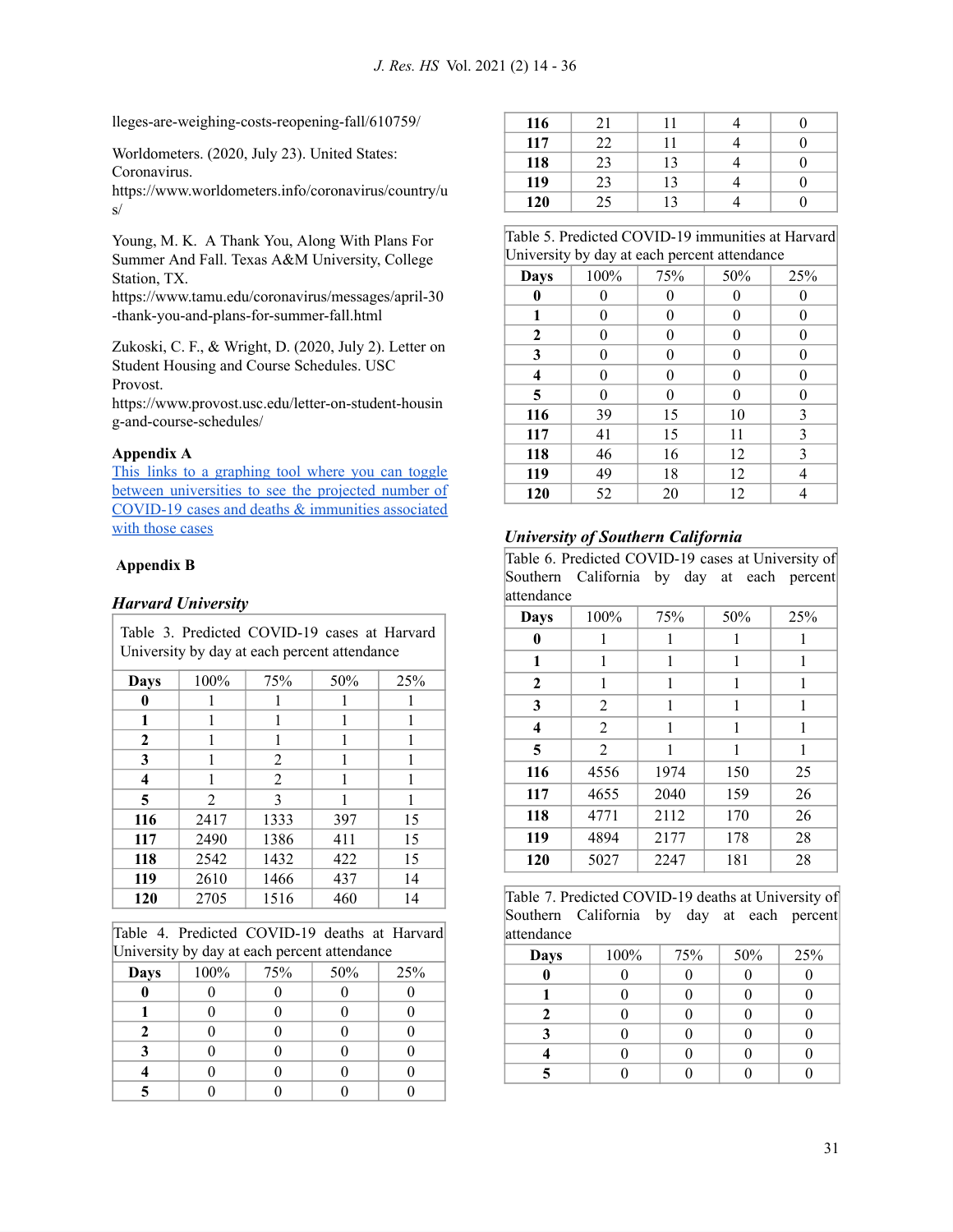| 116 | 49 | 24 |  |
|-----|----|----|--|
| 117 |    | 24 |  |
| 118 | 52 | 24 |  |
| 119 | 53 | 24 |  |
| 120 |    | 24 |  |

Table 8. Predicted COVID-19 immunities at University of Southern California by day at each percent attendance

| μ.                      |          |          |                  |          |
|-------------------------|----------|----------|------------------|----------|
| <b>Days</b>             | 100%     | 75%      | 50%              | 25%      |
| $\bf{0}$                | 0        | 0        | 0                | 0        |
| 1                       | 0        | $\theta$ | $\boldsymbol{0}$ | 0        |
| 2                       | 0        | $\theta$ | $\boldsymbol{0}$ | 0        |
| 3                       | 0        | $\theta$ | $\overline{0}$   | $\Omega$ |
| $\overline{\mathbf{4}}$ | $\theta$ | $\theta$ | $\overline{0}$   | $\theta$ |
| 5                       | $\theta$ | $\theta$ | $\overline{0}$   | $\theta$ |
| 116                     | 71       | 11       | 1                | 1        |
| 117                     | 77       | 11       | 1                | 1        |
| 118                     | 84       | 12       | 1                | 1        |
| 119                     | 91       | 13       | 1                | 1        |
| 120                     | 98       | 16       | 1                | 1        |

## *Texas A&M University*

| Table 9. Predicted COVID-19 cases at Texas A&M |  |
|------------------------------------------------|--|
| University by day at each percent attendance   |  |

| <b>Days</b>             | 100% | 75%  | 50% | 25%            |
|-------------------------|------|------|-----|----------------|
| 0                       | 1    | 1    | 1   | 1              |
| 1                       | 1    | 1    | 1   | 1              |
| $\mathbf{2}$            | 1    | 1    | 1   | 1              |
| 3                       | 1    | 1    | 1   | 1              |
| $\overline{\mathbf{4}}$ | 1    | 1    | 1   | 2              |
| 5                       | 1    | 1    | 1   | $\overline{2}$ |
| 116                     | 5866 | 4153 | 576 | 423            |
| 117                     | 6026 | 4292 | 601 | 438            |
| 118                     | 6187 | 4411 | 624 | 457            |
| 119                     | 6349 | 4545 | 653 | 467            |
| 120                     | 6506 | 4695 | 687 | 475            |

|  | Table 10. Predicted COVID-19 deaths at Texas     |  |  |
|--|--------------------------------------------------|--|--|
|  | A&M University by day at each percent attendance |  |  |

|             | _<br>- | -   |     |     |
|-------------|--------|-----|-----|-----|
| <b>Days</b> | 100%   | 75% | 50% | 25% |
|             |        |     |     |     |
|             |        |     |     |     |
| Τ.          |        |     |     |     |
|             |        |     |     |     |
|             |        |     |     |     |

| 5   |    |    |  |
|-----|----|----|--|
| 116 | 52 | 39 |  |
| 117 | 53 | 41 |  |
| 118 | 54 | 42 |  |
| 119 | 58 | 43 |  |
| 120 | 61 | 45 |  |

|  | Table 11. Predicted COVID-19 immunities at Texas |  |  |  |  |
|--|--------------------------------------------------|--|--|--|--|
|  | A&M University by day at each percent attendance |  |  |  |  |

| Accivi Omversity by day at each percent attendance |      |     |                  |              |  |  |
|----------------------------------------------------|------|-----|------------------|--------------|--|--|
| Days                                               | 100% | 75% | 50%              | 25%          |  |  |
| 0                                                  | 0    | 0   | 0                | 0            |  |  |
| 1                                                  | 0    | 0   | 0                | 0            |  |  |
| $\mathbf{2}$                                       | 0    | 0   | $\boldsymbol{0}$ | 0            |  |  |
| 3                                                  | 0    | 0   | $\overline{0}$   | $\mathbf{0}$ |  |  |
| $\overline{\mathbf{4}}$                            | 0    | 0   | $\overline{0}$   | $\mathbf{0}$ |  |  |
| 5                                                  | 0    | 0   | $\theta$         | $\mathbf{0}$ |  |  |
| 116                                                | 45   | 65  | 2                | 9            |  |  |
| 117                                                | 56   | 69  | 2                | 10           |  |  |
| 118                                                | 62   | 78  | 2                | 10           |  |  |
| 119                                                | 73   | 82  | 2                | 10           |  |  |
| 120                                                | 86   | 85  | 2                | 10           |  |  |

## *University of Central Florida*

Table 12. Predicted COVID-19 cases at University of Central Florida by day at each percent attendance

| Days         | 100% |      |      |     |
|--------------|------|------|------|-----|
|              |      | 75%  | 50%  | 25% |
| 0            | 1    | 1    | 1    | 1   |
| 1            | 1    | 1    | 1    | 1   |
| $\mathbf{2}$ | 1    | 1    | 1    | 1   |
| 3            | 1    | 1    | 1    | 1   |
| 4            | 1    | 1    | 1    | 1   |
| 5            | 1    | 1    | 1    | 1   |
| 116          | 6215 | 3959 | 1806 | 81  |
| 117          | 6370 | 4081 | 1848 | 83  |
| 118          | 6544 | 4204 | 1916 | 86  |
| 119          | 6729 | 4319 | 1979 | 91  |
| 120          | 6917 | 4417 | 2059 | 93  |

Table 13. Predicted COVID-19 deaths at University of Central Florida by day at each percent attendance

| Days | 100% | 75% | 50% | 25% |
|------|------|-----|-----|-----|
|      |      |     |     |     |
|      |      |     |     |     |
|      |      |     |     |     |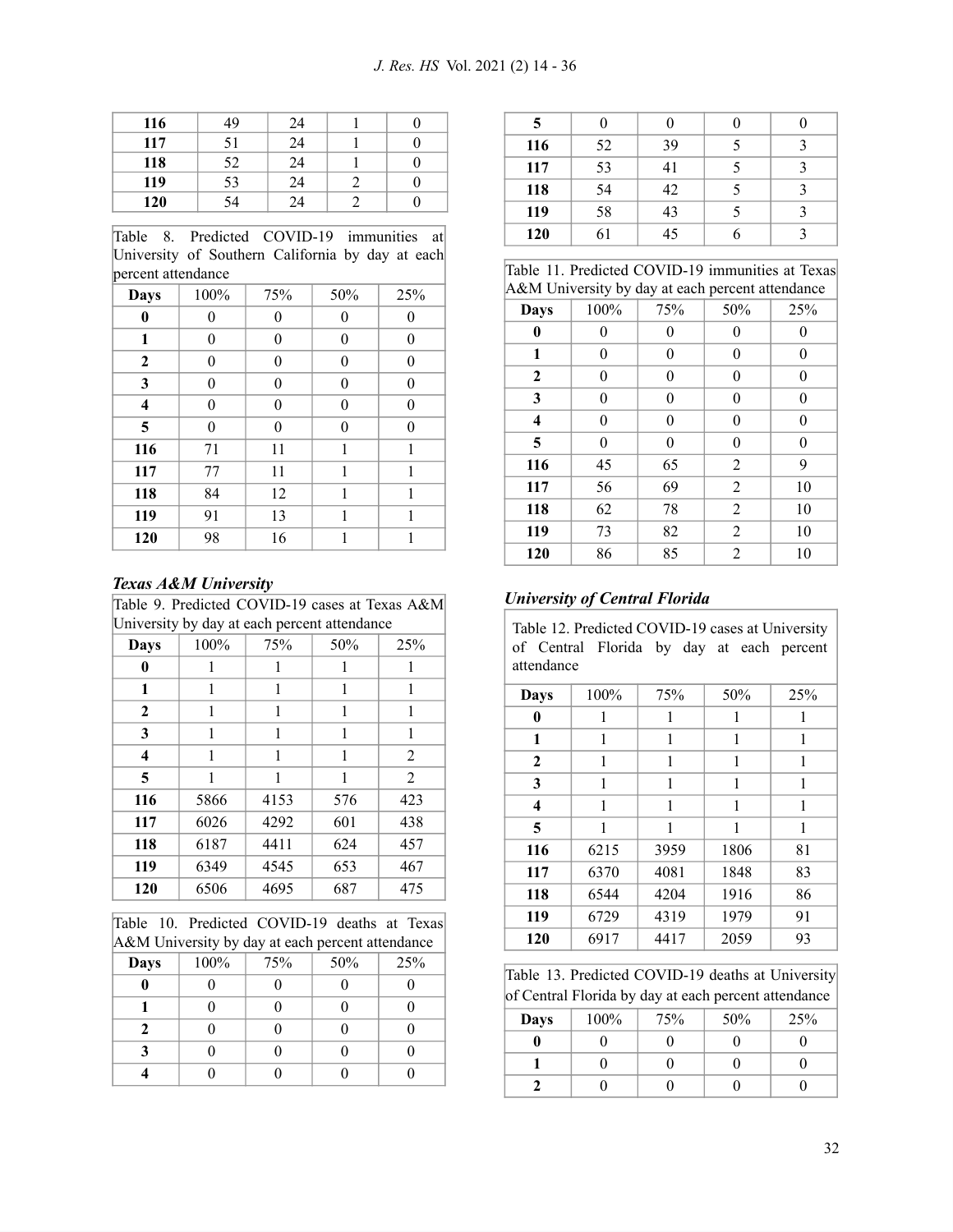| 3   |    |    |    |                |
|-----|----|----|----|----------------|
|     | 0  |    | 0  |                |
| 5   | 0  |    | 0  |                |
| 116 | 68 | 44 | 21 | 2              |
| 117 | 69 | 44 | 21 | 2              |
| 118 | 72 | 48 | 21 | 2              |
| 119 | 73 | 50 | 21 | 2              |
| 120 | 76 | 50 | 21 | $\overline{2}$ |

Table 14. Predicted COVID-19 immunities at University of Central Florida by day at each percent attendance

| Days     | 100%     | 75%      | 50%            | 25%      |
|----------|----------|----------|----------------|----------|
| $\bf{0}$ | 0        | $\theta$ | 0              | 0        |
| 1        | 0        | $\theta$ | 0              | $\theta$ |
| 2        | 0        | $\theta$ | $\overline{0}$ | $\theta$ |
| 3        | 0        | $\theta$ | 0              | $\theta$ |
| 4        | 0        | $\theta$ | $\overline{0}$ | $\theta$ |
| 5        | $\theta$ | $\theta$ | $\overline{0}$ | $\theta$ |
| 116      | 59       | 34       | 14             | 4        |
| 117      | 69       | 35       | 16             | 4        |
| 118      | 74       | 38       | 19             | 4        |
| 119      | 84       | 43       | 19             | 4        |
| 120      | 96       | 51       | 21             | 4        |

## *Carnegie Mellon University*

| attendance              | Mellon University by day at each percent |                |     |     |
|-------------------------|------------------------------------------|----------------|-----|-----|
| Days                    | 100%                                     | 75%            | 50% | 25% |
| 0                       | 1                                        | 1              | 1   | 1   |
| 1                       | 1                                        | 1              | 1   | 1   |
| $\boldsymbol{2}$        | 0                                        | 2              | 1   | 1   |
| 3                       | 1                                        | $\overline{2}$ | 1   | 1   |
| $\overline{\mathbf{4}}$ | 1                                        | $\overline{2}$ | 1   | 1   |
| 5                       | 1                                        | $\overline{2}$ | 1   | 1   |
| 116                     | 58                                       | 18             | 4   | 0   |
| 117                     | 61                                       | 20             | 4   | 0   |
| 118                     | 63                                       | 20             | 4   | 0   |
| 119                     | 69                                       | 21             | 4   | 0   |
| 120                     | 75                                       | 23             | 4   | 0   |

Table 15. Predicted COVID-19 cases at Carnegie

|                                                     |         | Table 16. Predicted COVID-19 deaths at Carnegie |     |     |  |  |
|-----------------------------------------------------|---------|-------------------------------------------------|-----|-----|--|--|
| Mellon University by day at each percent attendance |         |                                                 |     |     |  |  |
| <b>Davs</b>                                         | $100\%$ | 75%                                             | 50% | 25% |  |  |

| $\bf{0}$         | 0        | $\Omega$ | 0 | 0        |
|------------------|----------|----------|---|----------|
| 1                | 0        | 0        | 0 |          |
| $\boldsymbol{2}$ | $\theta$ | 0        | 0 | $\Omega$ |
| 3                | 0        | 0        | 0 | 0        |
| 4                | 0        | 0        | 0 |          |
| 5                | 0        | 0        | 0 | 0        |
| 116              | 1        | 0        | 0 | 0        |
| 117              | 1        | 0        | 0 | 0        |
| 118              | 1        | $\Omega$ | 0 |          |
| 119              | 1        | 0        | 0 | 0        |
| 120              | 1        |          | 0 |          |

Table 17. Predicted COVID-19 immunities at Carnegie Mellon University by day at each percent attendance

| <b>Days</b>             | 100%     | 75% | 50% | 25% |
|-------------------------|----------|-----|-----|-----|
| $\bf{0}$                | 0        | 0   | 0   | 0   |
| 1                       | $\theta$ | 0   | 0   | 0   |
| $\boldsymbol{2}$        | 0        | 0   | 0   | 0   |
| 3                       | $\theta$ | 0   | 0   | 0   |
| $\overline{\mathbf{4}}$ | $\theta$ | 0   | 0   | 0   |
| 5                       | $\theta$ | 0   | 0   | 0   |
| 116                     | 1        | 3   | 1   | 1   |
| 117                     | 1        | 3   | 1   | 1   |
| 118                     | 1        | 3   | 1   | 1   |
| 119                     | 1        | 3   | 1   | 1   |
| 120                     | 1        | 3   |     | 1   |

## *Brigham Young University*

|             | Table 18. Predicted COVID-19 cases at Brigham      |     |     |     |
|-------------|----------------------------------------------------|-----|-----|-----|
|             | Young University by day at each percent attendance |     |     |     |
| <b>Days</b> | 100%                                               | 75% | 50% | 25% |
| 0           |                                                    | 1   | 1   |     |
| 1           | 2                                                  | 1   | 1   |     |
| 2           | 2                                                  | 1   | 1   |     |
| 3           | 2                                                  | 1   | 1   |     |
| 4           | 3                                                  | 1   | 1   |     |
| 5           | 3                                                  |     |     |     |
| 116         | 2438                                               | 725 | 330 | 21  |
| 117         | 2495                                               | 751 | 336 | 21  |
| 118         | 2574                                               | 780 | 347 | 22  |
| 119         | 2639                                               | 813 | 354 | 22  |
| 120         | 2718                                               | 844 | 367 | 22  |
|             |                                                    |     |     |     |

|                                                    |         |     |     | Table 19. Predicted COVID-19 deaths at Brigham |  |  |
|----------------------------------------------------|---------|-----|-----|------------------------------------------------|--|--|
| Young University by day at each percent attendance |         |     |     |                                                |  |  |
| Days                                               | $100\%$ | 75% | 50% | 25%                                            |  |  |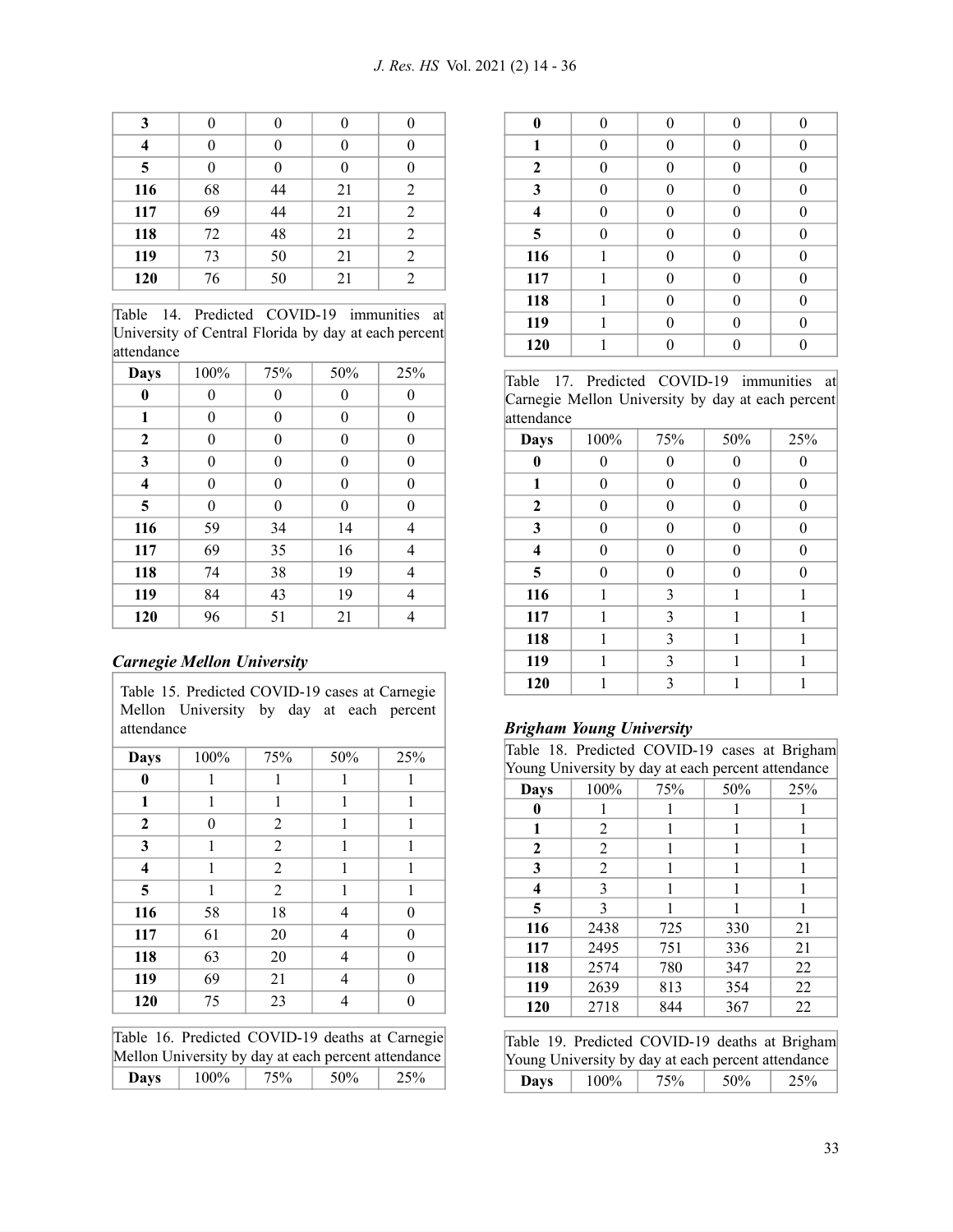| $\bf{0}$ | 0              | $\theta$ | $\overline{0}$ | $\Omega$ |
|----------|----------------|----------|----------------|----------|
| 1        | 0              | $\theta$ | 0              | $\theta$ |
| 2        | 0              | $\theta$ | 0              | $\theta$ |
| 3        | 0              | $\theta$ | $\overline{0}$ | $\theta$ |
| 4        | 0              | $\theta$ | 0              | $\theta$ |
| 5        | $\overline{0}$ | $\theta$ | 0              | $\theta$ |
| 116      | 20             | 9        | 1              | $\theta$ |
| 117      | 21             | 10       | 1              | 0        |
| 118      | 21             | 11       | 2              | $\theta$ |
| 119      | 21             | 11       | 2              | $\theta$ |
| 120      | 21             | 11       | $\overline{2}$ | 0        |

Table 20. Predicted COVID-19 immunities at Brigham Young University by day at each percent attendance

| <b>Days</b>             | 100% | 75%      | 50% | 25%      |
|-------------------------|------|----------|-----|----------|
| $\bf{0}$                | 0    | 0        | 0   |          |
| 1                       | 0    | 0        | 0   | 0        |
| $\boldsymbol{2}$        | 0    | 0        | 0   | 0        |
| 3                       | 0    | 0        | 0   | 0        |
| $\overline{\mathbf{4}}$ | 0    | 0        | 0   | 0        |
| 5                       | 0    | $\theta$ | 0   | $\theta$ |
| 116                     | 30   | 7        | 5   | 6        |
| 117                     | 36   | 7        | 6   | 6        |
| 118                     | 40   | 8        | 6   | 6        |
| 119                     | 46   | 9        | 6   | 6        |
| 120                     | 53   | 10       | 6   | 7        |

## *Johns Hopkins University*

| Table 21. Predicted COVID-19 cases at Johns |  |  |  |
|---------------------------------------------|--|--|--|
| Hopkins University by day at each percent   |  |  |  |
| attendance                                  |  |  |  |

| Days             | 100% | 75% | 50% | 25%      |
|------------------|------|-----|-----|----------|
| 0                | 1    | 1   | 1   | 1        |
| 1                | 1    | 1   | 1   | 1        |
| $\boldsymbol{2}$ | 1    | 1   | 1   | 1        |
| 3                | 1    | 1   | 1   | 1        |
| 4                | 1    | 1   | 1   | 1        |
| 5                | 1    | 1   | 1   | 1        |
| 116              | 781  | 178 | 91  | $\theta$ |
| 117              | 813  | 180 | 97  | $\theta$ |
| 118              | 845  | 188 | 102 | $\theta$ |
| 119              | 869  | 195 | 103 | $\theta$ |
| 120              | 910  | 203 | 107 | 0        |

Table 22. Predicted COVID-19 deaths at Johns

| attendance  | Hopkins University by day at each percent |     |     |          |
|-------------|-------------------------------------------|-----|-----|----------|
| <b>Days</b> | 100%                                      | 75% | 50% | 25%      |
| 0           | 0                                         | 0   | 0   | 0        |
| 1           | 0                                         | 0   | 0   | $\Omega$ |
| 2           | 0                                         | 0   | 0   | 0        |
| 3           | 0                                         | 0   | 0   | 0        |
| 4           | 0                                         | 0   | 0   | $\Omega$ |
| 5           | 0                                         | 0   | 0   | $\theta$ |
| 116         | 11                                        | 1   | 0   | $\Omega$ |
| 117         | 11                                        | 1   | 0   | 0        |
| 118         | 11                                        | 1   | 0   | $\theta$ |
| 119         | 11                                        | 1   | 0   | 0        |
| 120         | 11                                        | 1   | 0   | 0        |

Table 23. Predicted COVID-19 immunities at Johns Hopkins University by day at each percent attendance

| <b>Days</b>      | 100%     | 75%      | 50% | 25% |
|------------------|----------|----------|-----|-----|
| 0                | 0        | 0        | 0   | 0   |
| 1                | $\theta$ | $\theta$ | 0   | 0   |
| $\boldsymbol{2}$ | $\theta$ | $\theta$ | 0   | 0   |
| 3                | 0        | $\theta$ | 0   | 0   |
| 4                | 0        | $\theta$ | 0   | 0   |
| 5                | 0        | 0        | 0   | 0   |
| 116              | 7        | 4        | 5   | 1   |
| 117              | 10       | 4        | 5   | 1   |
| 118              | 10       | 4        | 6   | 1   |
| 119              | 11       | 4        | 7   | 1   |
| 120              | 11       | 4        | 7   |     |

## *Tulane University*

|             | Table 24. Predicted COVID-19 cases at Tulane |                |     |                 |
|-------------|----------------------------------------------|----------------|-----|-----------------|
|             | University by day at each percent attendance |                |     |                 |
| <b>Days</b> | 100%                                         | 75%            | 50% | 25 <sup>%</sup> |
| 0           | 1                                            | 1              | 1   | 1               |
| 1           | 1                                            | 1              | 1   |                 |
| 2           | 1                                            | 1              | 1   | 1               |
| 3           | 1                                            | 2              | 1   | 1               |
| 4           | 1                                            | $\overline{2}$ | 1   | 1               |
| 5           | 1                                            | 2              | 1   | 1               |
| 116         | 42                                           | 33             | 3   | 3               |
| 117         | 46                                           | 34             | 3   | 3               |
| 118         | 46                                           | 34             | 3   | 3               |
| 119         | 51                                           | 35             | 3   | 3               |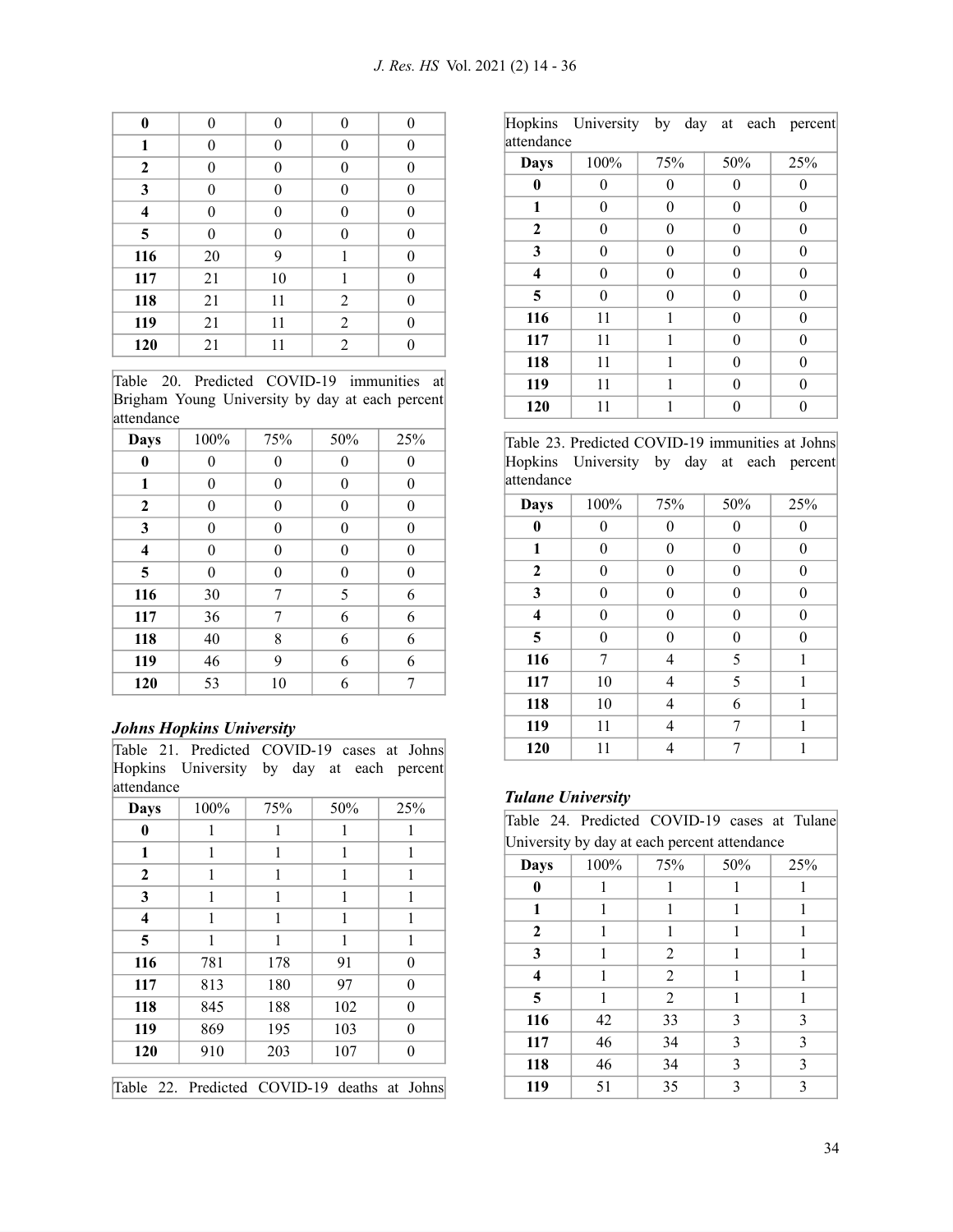|                                              |         |     | Table 25. Predicted COVID-19 deaths at Tulane |     |  |  |
|----------------------------------------------|---------|-----|-----------------------------------------------|-----|--|--|
| University by day at each percent attendance |         |     |                                               |     |  |  |
|                                              |         |     |                                               |     |  |  |
| Davs                                         | $100\%$ | 75% | 50%                                           | 25% |  |  |

| Days                    | 10070 | 1370             | $JU$ <sup>70</sup> | <b>2570</b> |
|-------------------------|-------|------------------|--------------------|-------------|
| $\bf{0}$                | 0     | 0                | 0                  | 0           |
| 1                       | 0     | 0                | $\overline{0}$     | 0           |
| $\boldsymbol{2}$        | 0     | $\theta$         | $\overline{0}$     | $\theta$    |
| 3                       | 0     | $\boldsymbol{0}$ | $\overline{0}$     | $\theta$    |
| $\overline{\mathbf{4}}$ | 0     | 0                | $\overline{0}$     | 0           |
| 5                       | 0     | 0                | $\overline{0}$     | 0           |
| 116                     | 1     | 0                | $\overline{0}$     | 0           |
| 117                     | 1     | 0                | $\overline{0}$     | $\theta$    |
| 118                     | 1     | 0                | $\overline{0}$     | 0           |
| 119                     | 1     | 0                | $\overline{0}$     | 0           |
| 120                     | 1     | 0                | 0                  |             |

Table 26. Predicted COVID-19 immunities at Tulane University by day at each percent attendance

| <b>Days</b>             | 100% | 75%      | 50%            | 25% |
|-------------------------|------|----------|----------------|-----|
| 0                       | 0    | 0        | 0              |     |
| 1                       | 0    | $\theta$ | 0              | 0   |
| 2                       | 0    | $\theta$ | 0              | 0   |
| 3                       | 0    | $\theta$ | 0              | 0   |
| $\overline{\mathbf{4}}$ | 0    | $\theta$ | 0              | 0   |
| 5                       | 0    | $\theta$ | 0              | 0   |
| 116                     | 3    | 3        | 2              | 1   |
| 117                     | 3    | 3        | $\overline{2}$ | 1   |
| 118                     | 3    | 3        | $\overline{2}$ | 1   |
| 119                     | 3    | 4        | $\overline{2}$ | 1   |
| 120                     | 3    | 4        | $\overline{c}$ | 1   |

## *University of Alaska Southeast*

Table 27. Predicted COVID-19 cases at University of Alaska Southeast by day at each percent attendance

| Days         | 100% | 75% | 50% | 25% |
|--------------|------|-----|-----|-----|
|              |      |     |     |     |
|              |      |     |     |     |
| 2            |      |     |     |     |
| $\mathbf{a}$ |      |     |     |     |
|              |      |     |     |     |
| 5            |      |     |     |     |
| 116          |      |     |     |     |

| 117 |  |  |
|-----|--|--|
| 118 |  |  |
| 119 |  |  |
| 120 |  |  |

Table 28. Predicted COVID-19 deaths at University of Alaska Southeast by day at each percent attendance

| auvinance |      |     |                  |     |  |
|-----------|------|-----|------------------|-----|--|
| Days      | 100% | 75% | 50%              | 25% |  |
| 0         | 0    | 0   | 0                |     |  |
| 1         | 0    | 0   | 0                | 0   |  |
| 2         | 0    | 0   | 0                | 0   |  |
| 3         | 0    | 0   | $\boldsymbol{0}$ | 0   |  |
| 4         | 0    | 0   | $\overline{0}$   | 0   |  |
| 5         | 0    | 0   | $\theta$         | 0   |  |
| 116       | 0    | 0   | $\overline{0}$   | 0   |  |
| 117       | 0    | 0   | $\overline{0}$   | 0   |  |
| 118       | 0    | 0   | $\theta$         | 0   |  |
| 119       | 0    | 0   | 0                | 0   |  |
| 120       |      |     |                  |     |  |

Table 29. Predicted COVID-19 immunities at University of Alaska Southeast by day at each percent attendance

| percent attenuance      |                |                  |                |          |
|-------------------------|----------------|------------------|----------------|----------|
| <b>Days</b>             | 100%           | 75%              | $50\%$         | 25%      |
| $\bf{0}$                | 0              | 0                | $\theta$       | 0        |
| 1                       | $\overline{0}$ | $\boldsymbol{0}$ | $\overline{0}$ | 0        |
| $\mathbf{2}$            | $\theta$       | $\theta$         | $\theta$       | 0        |
| 3                       | 0              | $\theta$         | $\theta$       | $\theta$ |
| $\overline{\mathbf{4}}$ | 0              | $\theta$         | $\theta$       | $\theta$ |
| 5                       | 0              | $\theta$         | $\theta$       | 0        |
| 116                     | $\overline{2}$ | 1                | 1              | 1        |
| 117                     | $\overline{2}$ | 1                | 1              | 1        |
| 118                     | $\overline{2}$ | 1                | 1              | 1        |
| 119                     | $\overline{2}$ | 1                | 1              | 1        |
| 120                     | $\overline{2}$ |                  | 1              |          |

## *Purdue University*

|  |                                              |  | Table 30. Predicted COVID-19 cases at Purdue |
|--|----------------------------------------------|--|----------------------------------------------|
|  | University by day at each percent attendance |  |                                              |

| <b>Days</b> | 100% | 75% | 50% | 25% |
|-------------|------|-----|-----|-----|
|             |      |     |     |     |
|             |      |     |     |     |
|             |      |     |     |     |
|             |      |     |     |     |
|             |      |     |     |     |
|             |      |     |     |     |